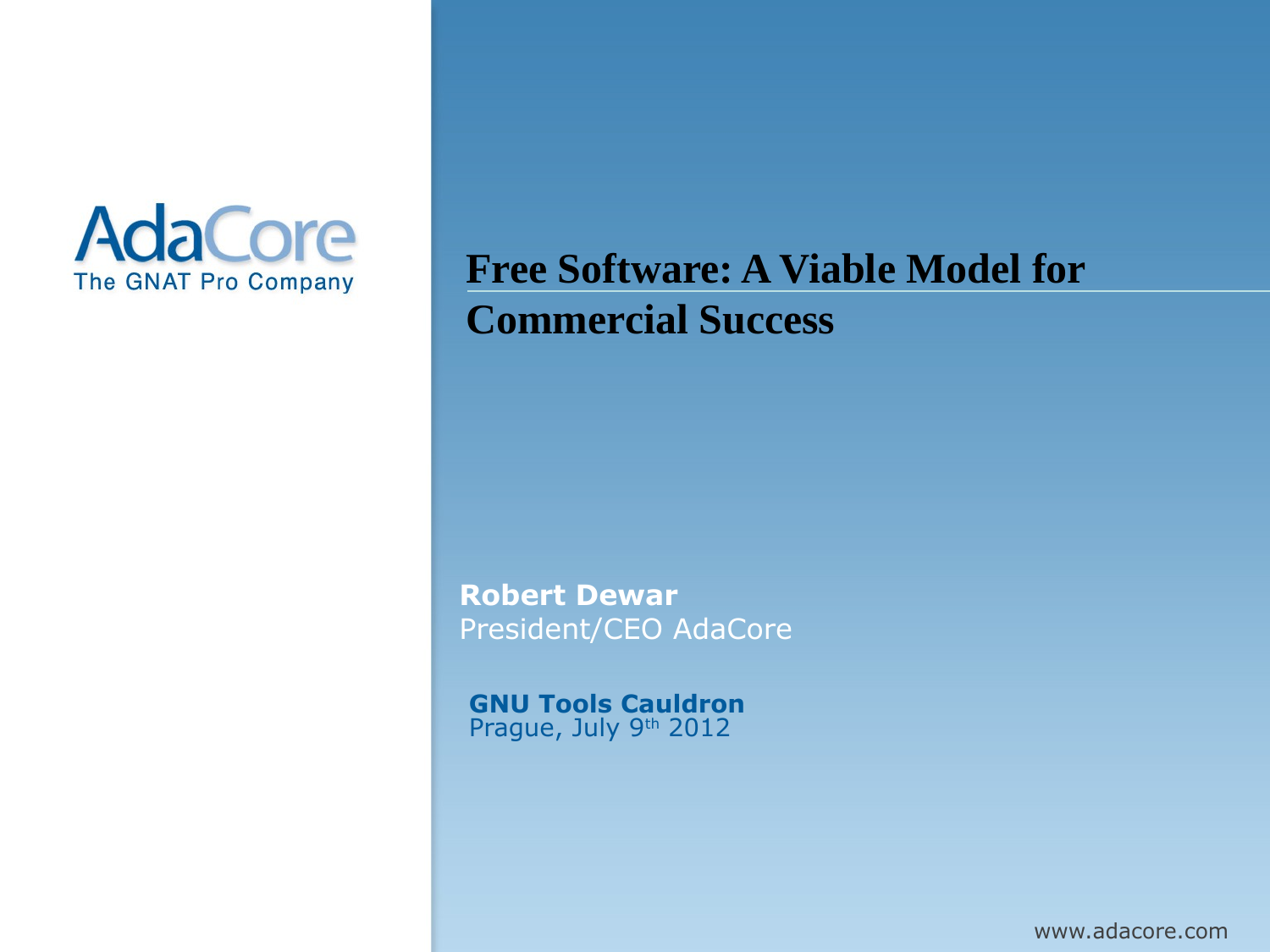

# **Who is AdaCore?**

#### • **Two companies**

- Ada Core Technologies (based in New York)
- ACT/Europe (based in Paris)

#### • **These companies are separate**

- Legally and economically
- By informal agreement world is divided in two
- **The two companies work closely together**
	- As a single unit technically, from the point of view of customers
	- Completely unified technical development and support
- **Both companies dedicated to FLOSS**
	- For us "Freely Licensed Open Source Software"
	- All products under GPL or other free licenses
- **About 30+ people each side, total is 60+**
	- About 10 FTE marketing, sales, administration
	- Remainder are technical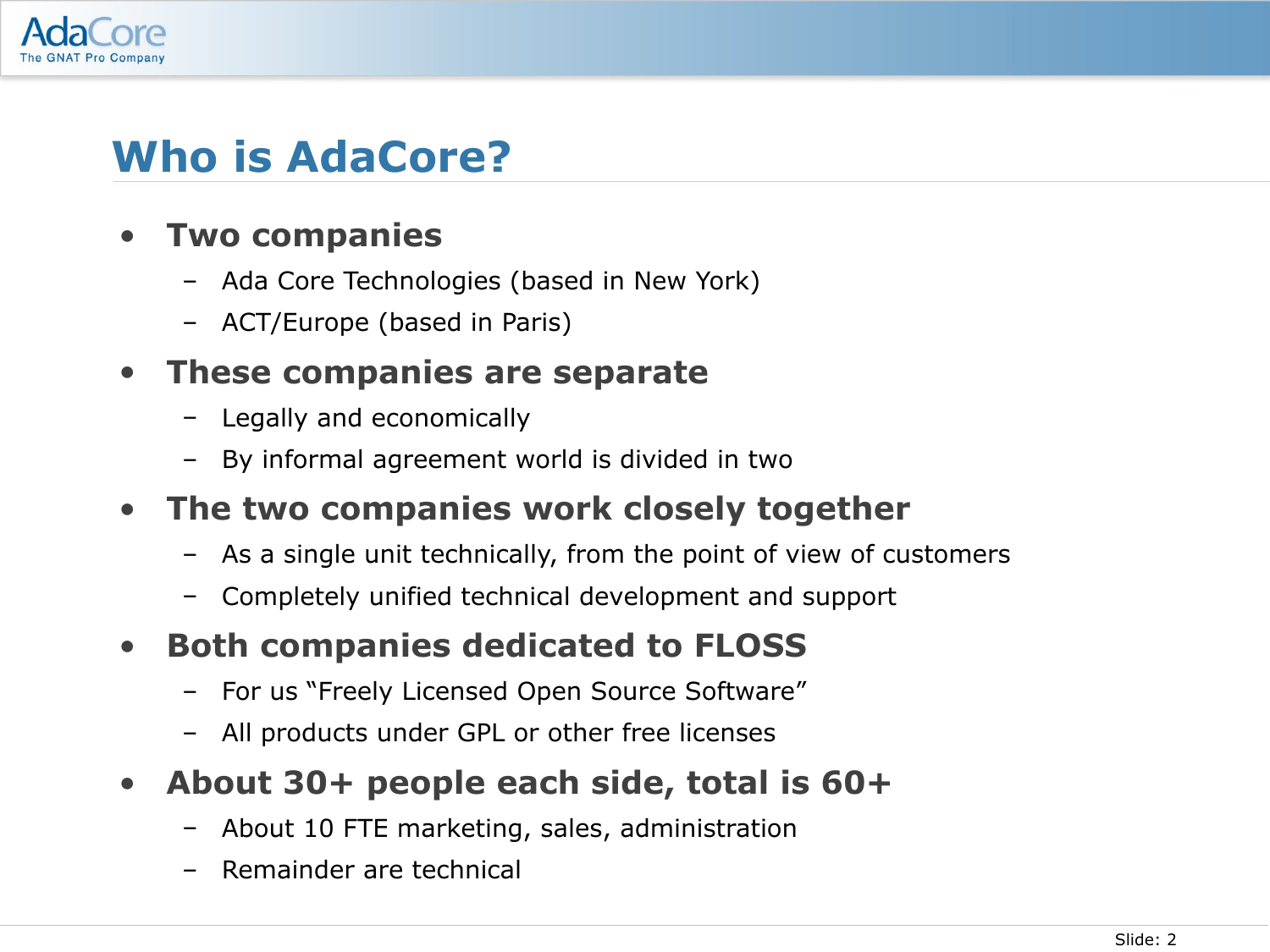

### **What do we do?**

- **Original concentration was Ada 95 compilers and development systems.**
- **Distributions available for multiple targets on both open and non-open systems.**
- **We cover native and embedded systems. In the embedded arena we support RTOS configurations (notably partnership with Wind River for VxWorks) and bare board configurations.**
- **We have continued the strong Ada emphasis (GNAT Pro 7.0.1 just released includes virtually all of Ada 2012, so far the only compiler to do so).**
- **But we have branched out more generally**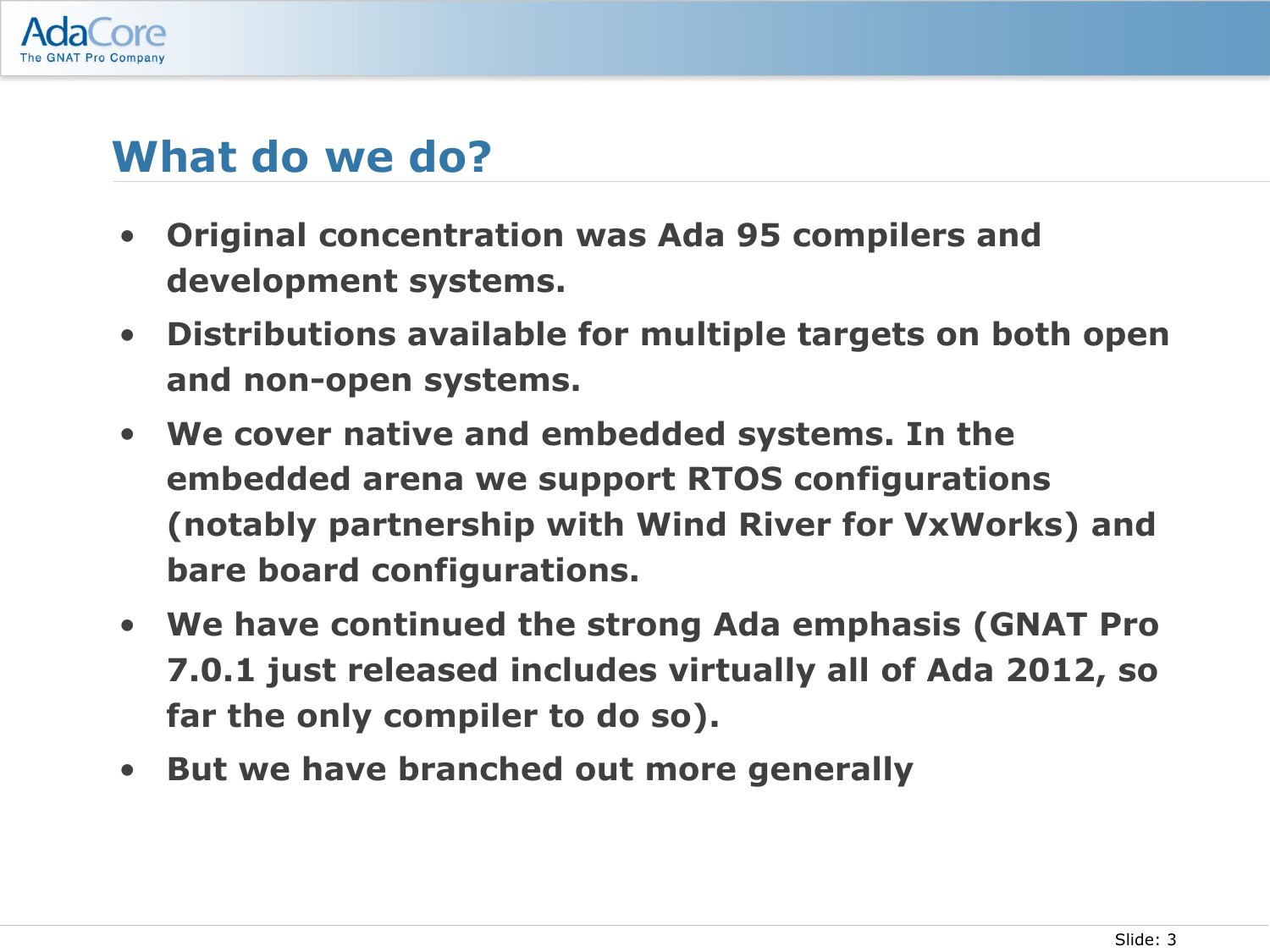

### **What we do now**

#### • **We support C and C++ as well as Ada**

– But currently this is aimed primarily at Ada users writing mixed language programs, though we do have some C++ only customers.

#### • **Rich set of tools for Ada development**

- GPS, GNAT Programming Studio, a general IDE, focused on Ada, but also supporting other languages.
- GNATBench, an Ada development plug in for ECLIPSE
- Many other tools for metrics, style checking, stack checking, coverage analysis, etc.

#### • **Safety and Security Focus**

- Certification materials for small libraries
- Working with customers on large certified Avionics
- Partnership with Praxis
- Focus on formal verification
- Specialized coverage tools for certification use
- Source/object traceability studies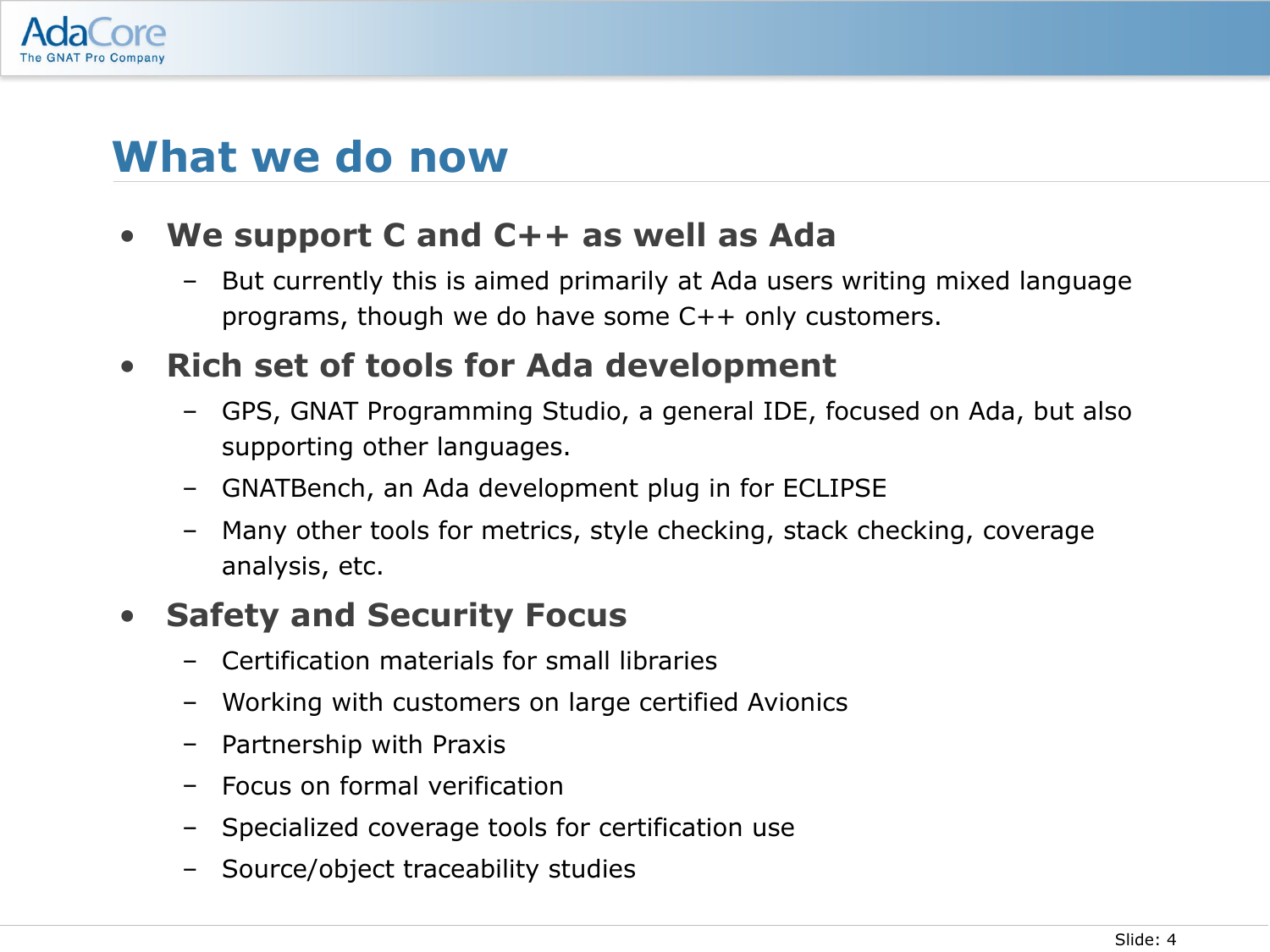

# **Our Customers**

### • **Avionics, commercial and military**

- Boeing (787 dreamliner common core)
- Airbus (Thales A350)
- Embraer
- Lockheed

#### • **Defence systems**

- Raytheon
- EADS
- GE (C-130 modernization)
- Boeing (tanker program)
- BAE (Eurofighter)

#### • **Space systems**

- Lockheed (Canadian Space Arm)
- **Air traffic control**
	- Eurocontrol
	- NATS (new ground based ATC system for UK)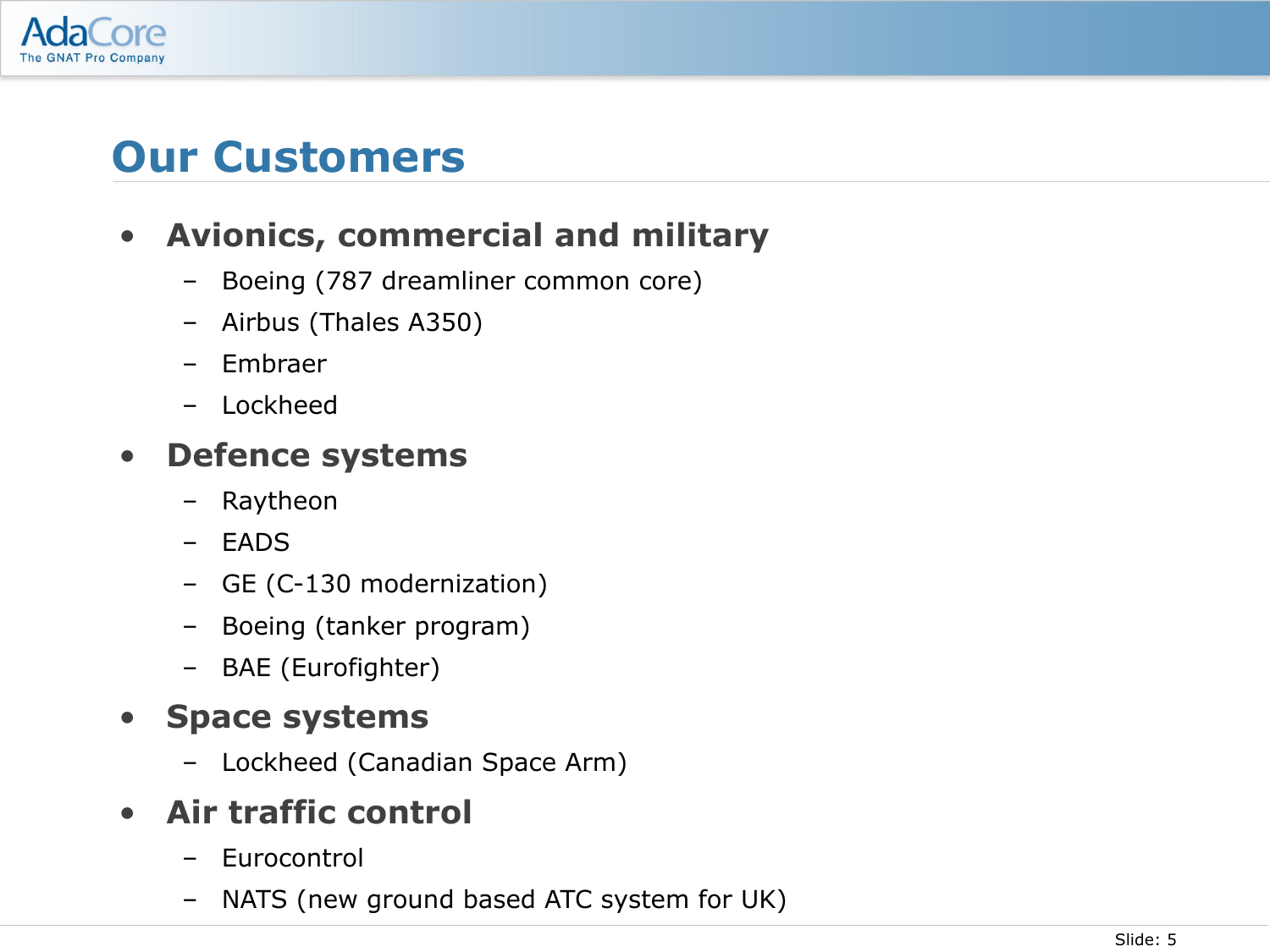

# **Our Business Model**

#### • **Sell software**

- Includes licenses
- Updates
- Support

#### • **High end product**

- Intensive support
- Complex large scale development systems
- Minimum pricing is in the 20K Euro range/year

### • **AdaCore founded in 1994**

- European company a couple of years later
- No outside funding
- Run from revenue from the start
- Consistently profitable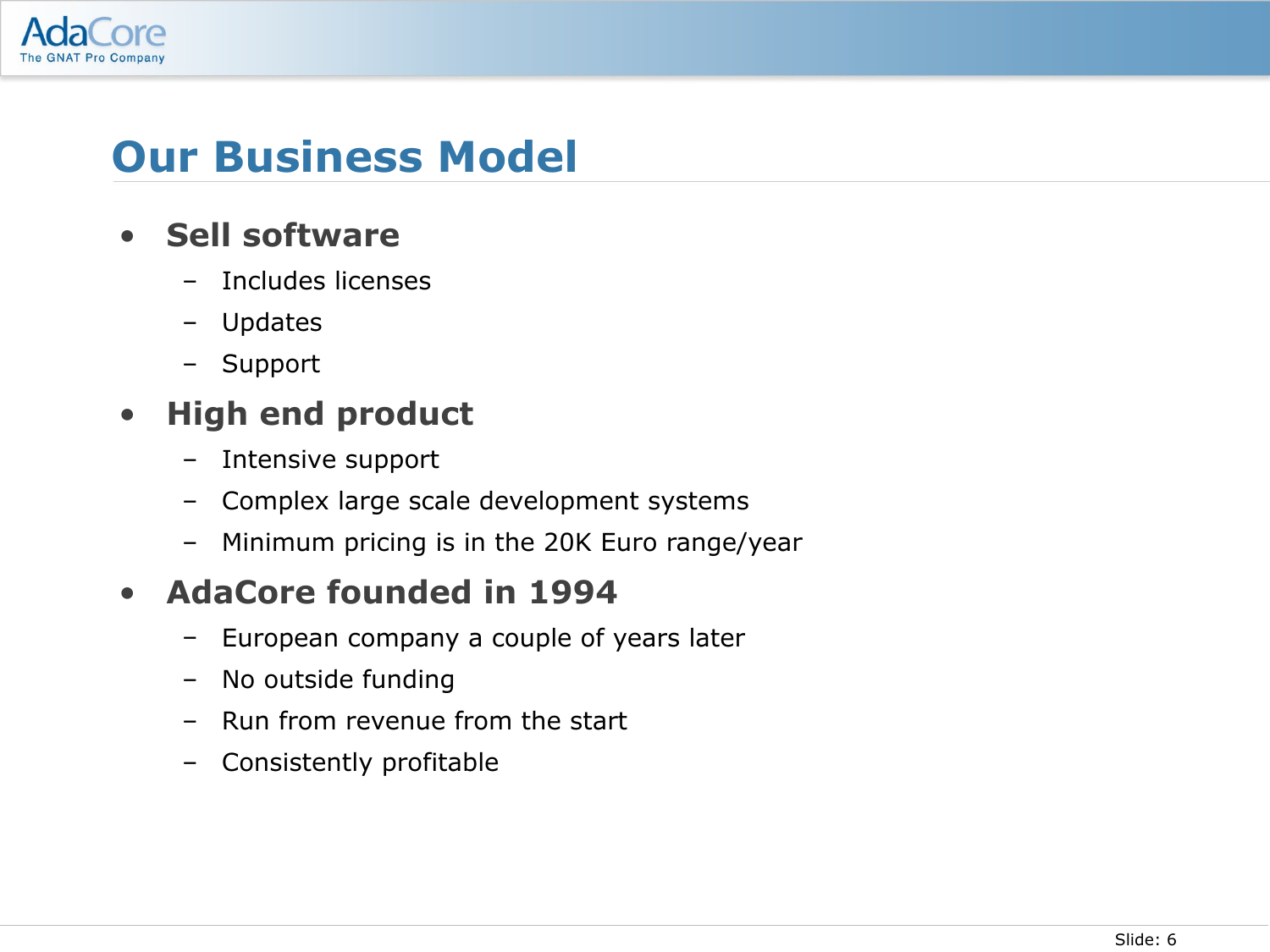

### **How We Present FLOSS**

- **In a brief introduction, we tend to use the term open source, because it's familiar, and it's not the time to try to distinguish between Free Software and Open Source.**
- **We emphasize convenience and utility to customers**
- **Following is a slide from a (15-slide) introductory presentation to customers**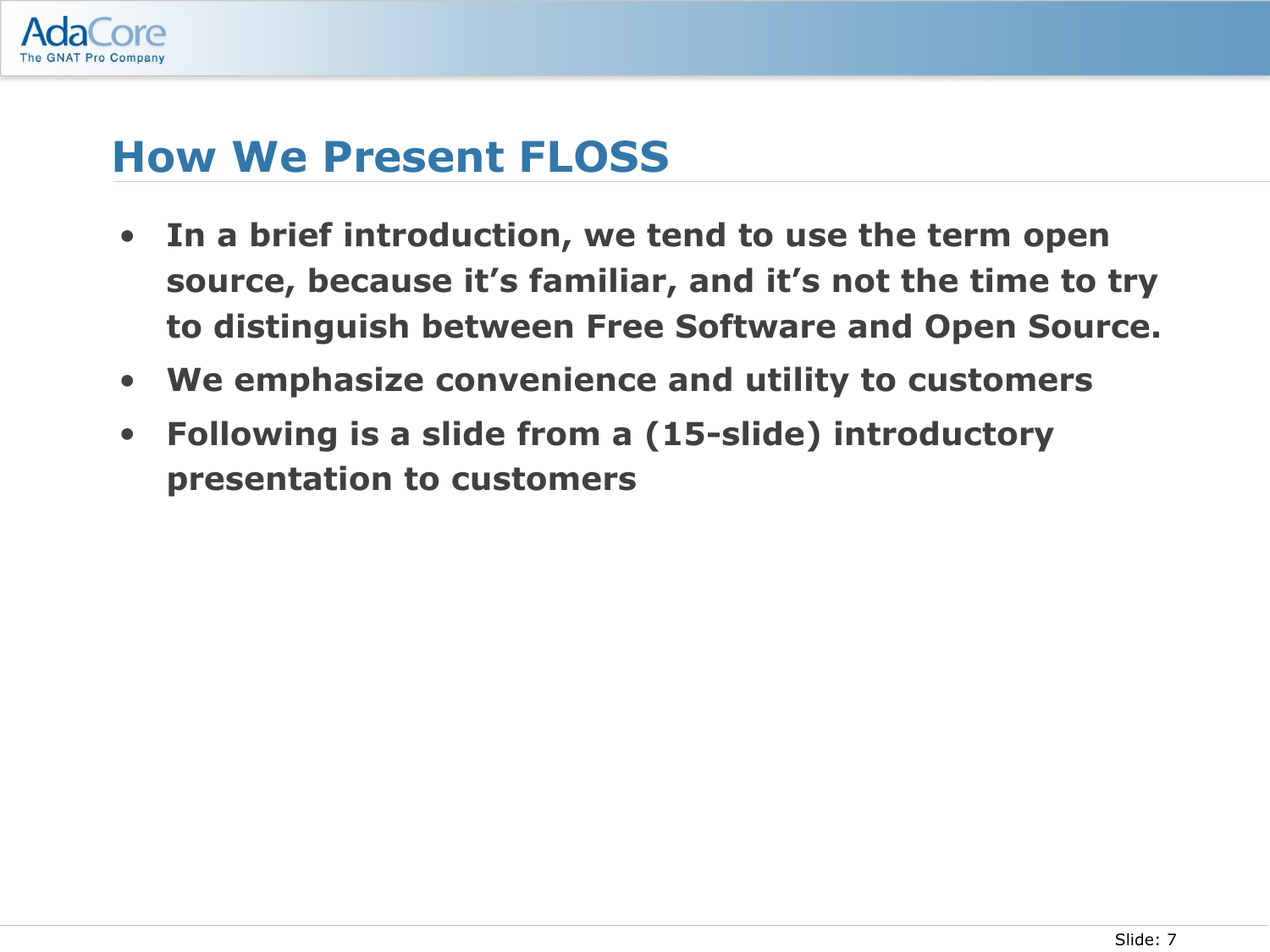

### **The Open Source Advantage**



**Source code included Source code included**

### **Locks-free Locks-free**

## **No limit on number of installs No limit on number of installs**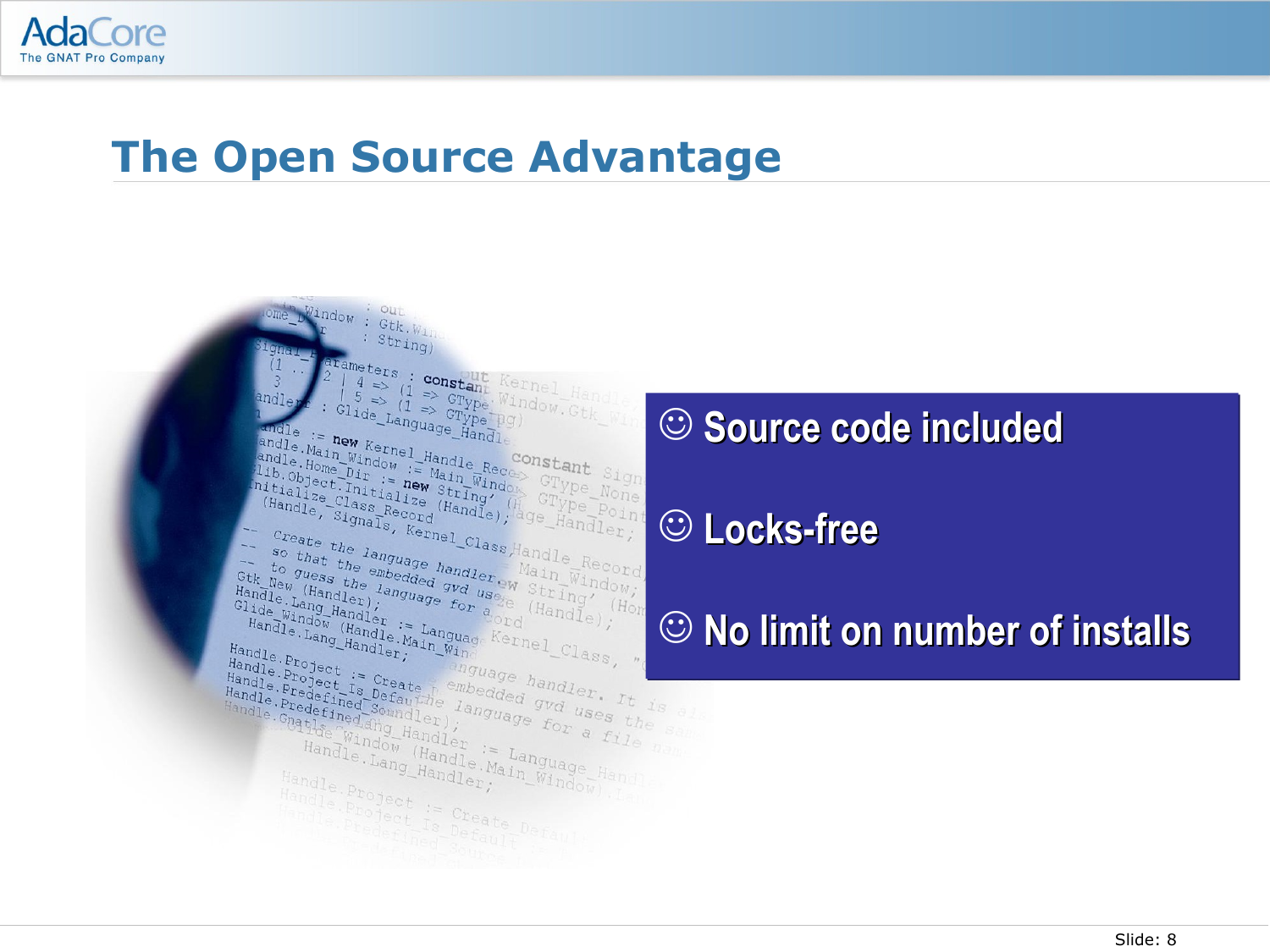

# **Our Pricing Model**

- **We use a subscription model**
- **Constant annual payment**
- **Typically start with a one year contract**
- **Renewed yearly if customer wants**
- **Licenses are perpetual so no lock-in**
- **Customer free to abandon support if they want to**
- **We specifically avoid the pay-up-front (PUF) model**
- **Over a very long term, we are often a fairly expensive solution, but customer is not committed to this in advance.**
- **We also offer special long term baselining deals**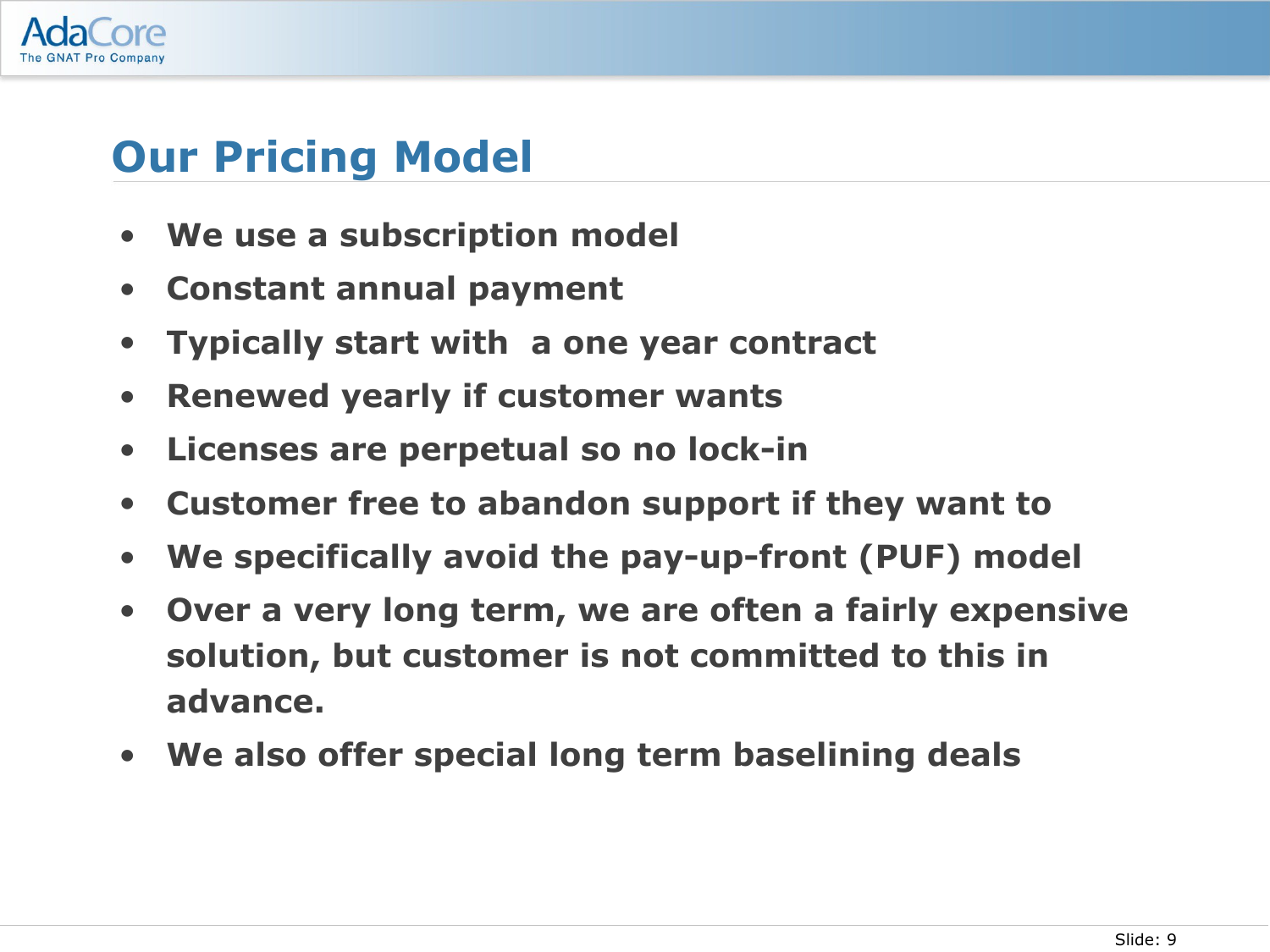

# **Advantages of Pricing Model**

- **Customer interests and AdaCore interests are aligned**
- **We make money if customer renews**
- **It is in the AdaCore interest to make sure we are so valuable that the customer does renew**
- **If we sign up a customer and there are no support requests, alarms sound**
- **We find that customers need educating on the value of support. They tend to assume it is useless from experience in the PUF (AKA take the money and run) world, where companies are not really interested in support.**
- **For us, support is the main focus. Not the only focus, we are not selling just support. But a main focus**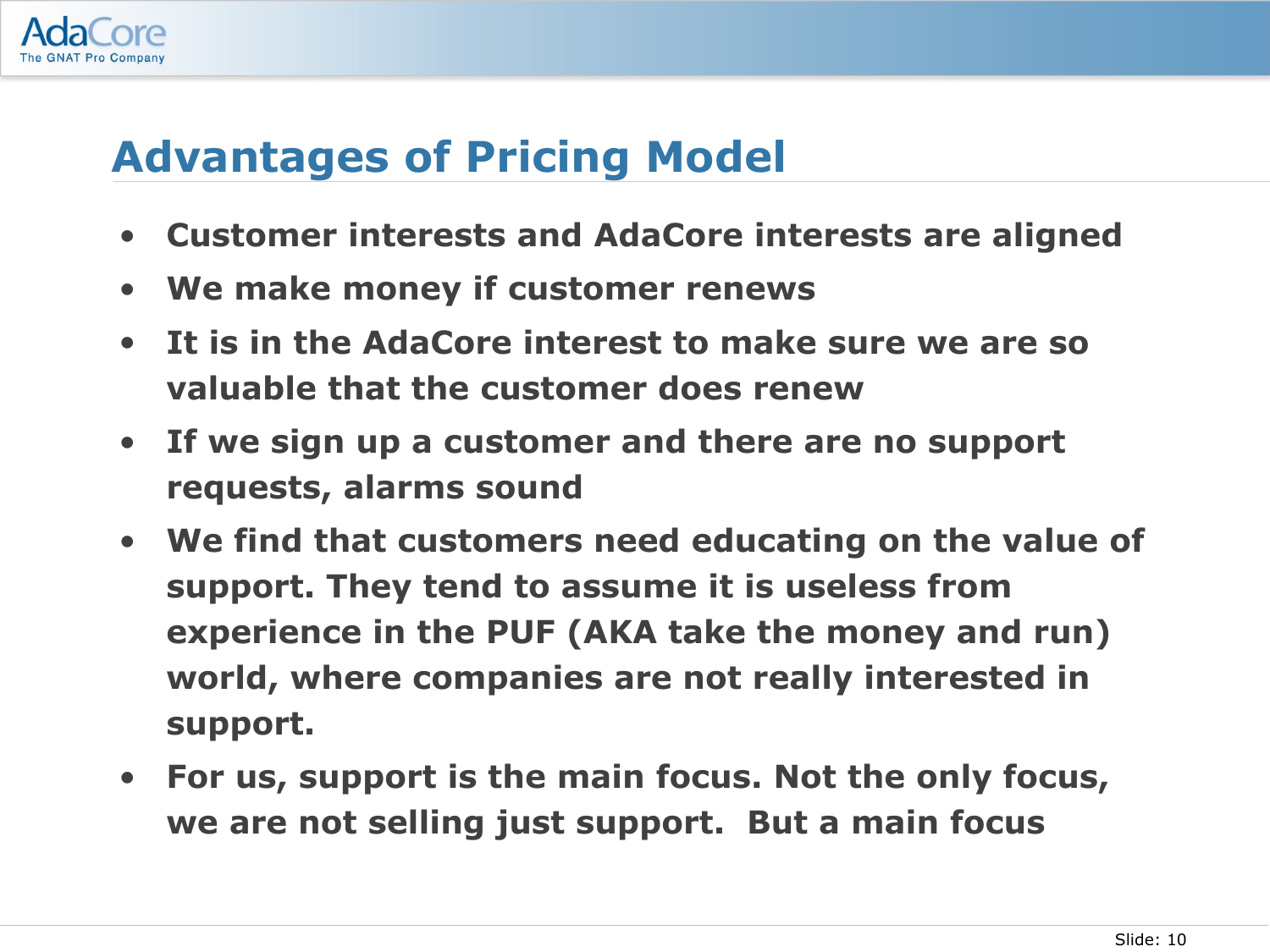

# **How Does Our Support Work**

- **We don't have a support staff!**
- **All our developers have support as their major focus**
- **Customers mostly interact by email and by using our specialized Web interface, GNATracker**
- **Customers report bugs. Sometimes they aren't bugs at all, but if they are we provide work arounds, and if necessary new patch releases (wave fronts)**
- **But the majority of tickets are not about bugs, they are about how to use Ada, how to intepret an error message, how to accomplish specific goals etc.**
- **We are dedicated to rapid response (as CEO I personally oversee the status of all tickets, which shows the importance we attach to this).**
- **Number of tickets opened since beginnng of time 75000**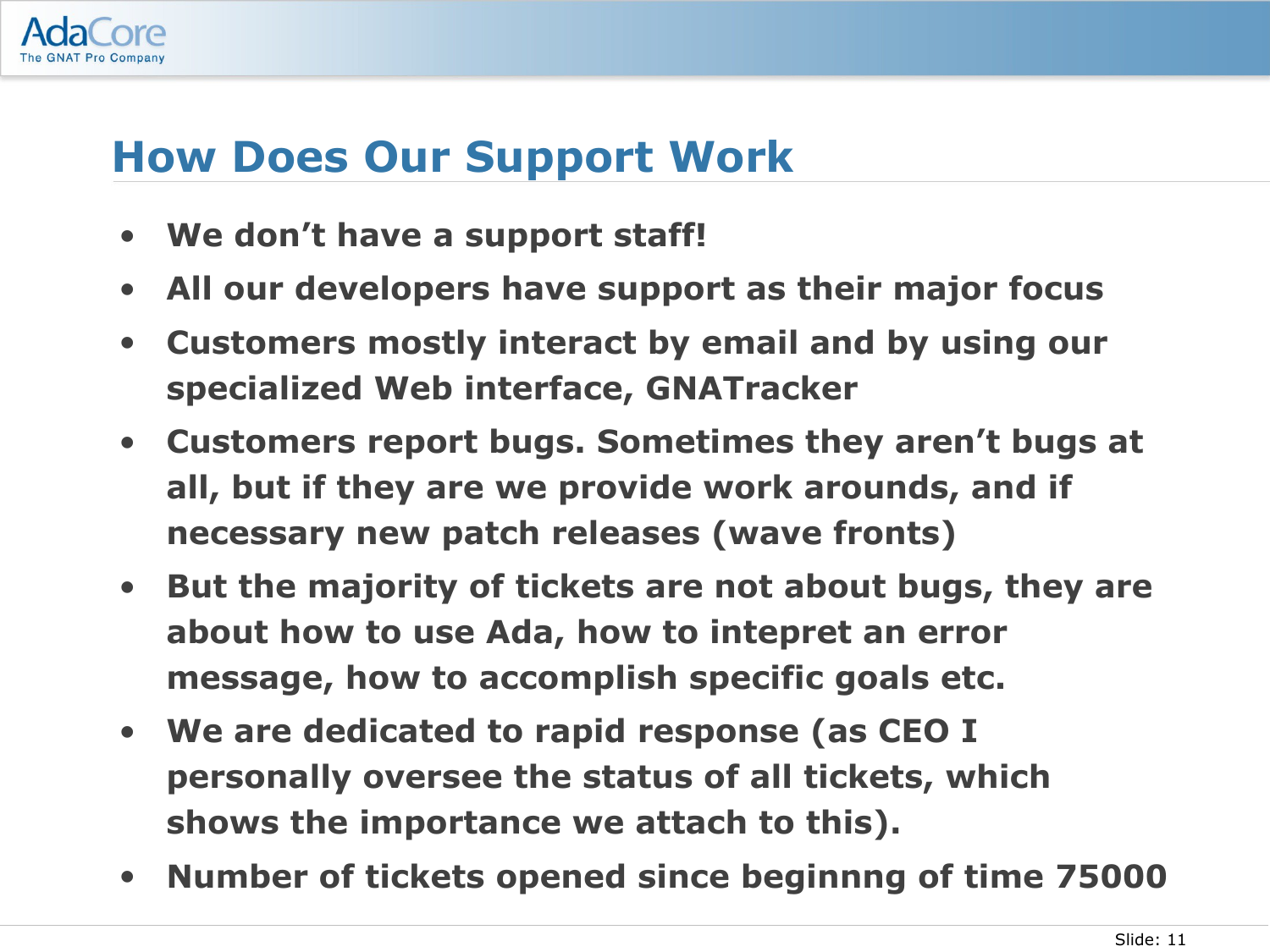

# **Our Test Suite**

- **Compilers and tools are relatively easy to test**
- **We accumulate a big test suite over time**
- **Mostly from company confidential code**
- **At this stage, we have tens of thousands of test cases, and tens of millions of lines of test code**
- **Mostly highly proprietary and confidential**
- **It's the one part of our system that is proprietary and confidential**
- **We develop small tests that can be shared, but the majority of our test suite cannot be shared.**
- **No changes can be made to core technology without running our entire test suite (side note: used to take one hour, but now with multicore systems, 10 minutes)**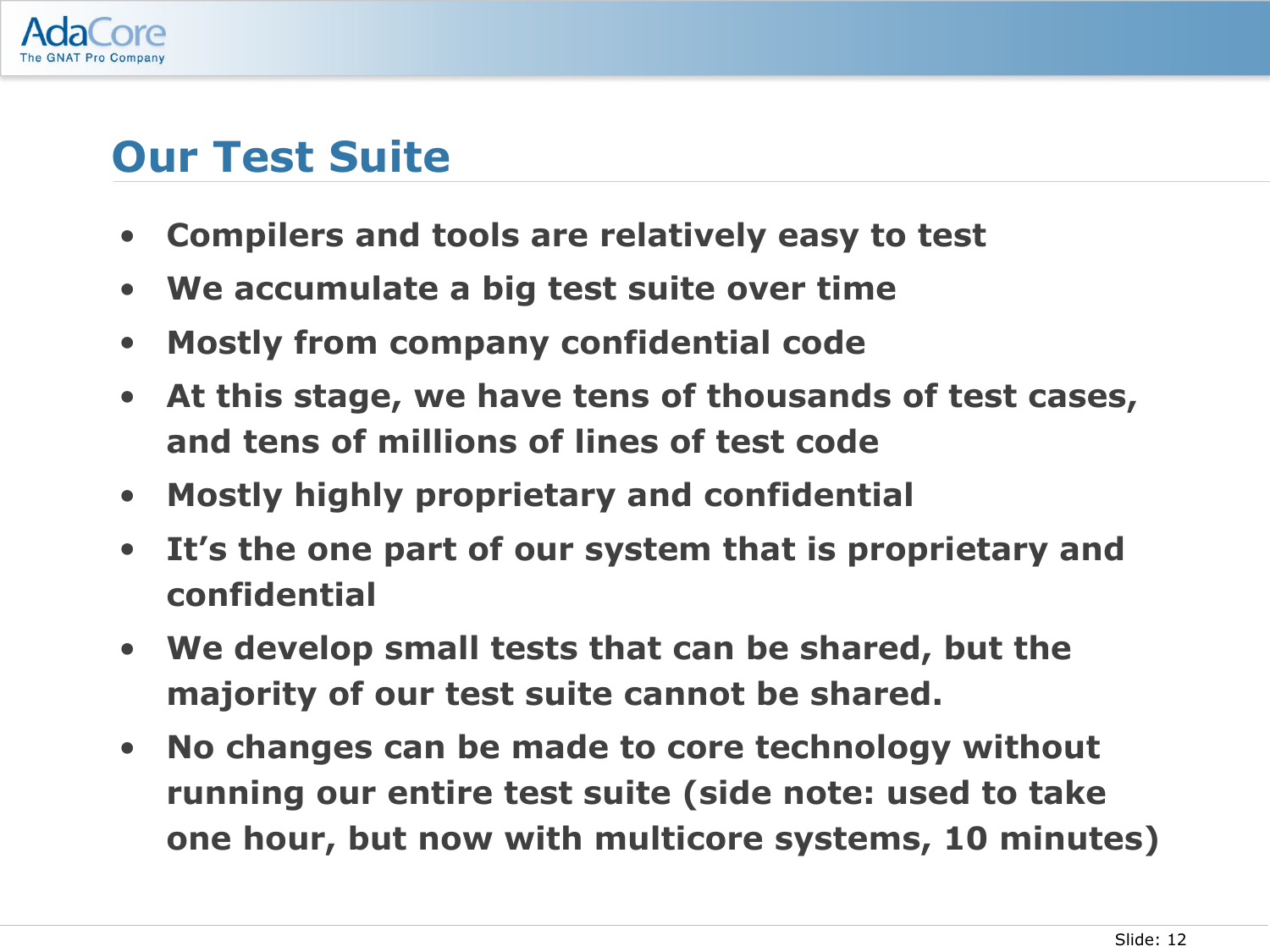

# **Our Licensing Approach**

- **All tools are GPL-3**
- **GNAT Pro itself is a front end for gcc**
- **So we benefit from the huge amount of work on gcc**
- **In particular from its support for many targets (we support more configurations of GNAT than we have engineers).**
- **All our run-time libraries are modified GPL that permit unrestricted use in executables**
- **Our customers are not generating free software!**
- **Other free licenses used as appropriate (e.g. for our ECLIPSE interfacing work)**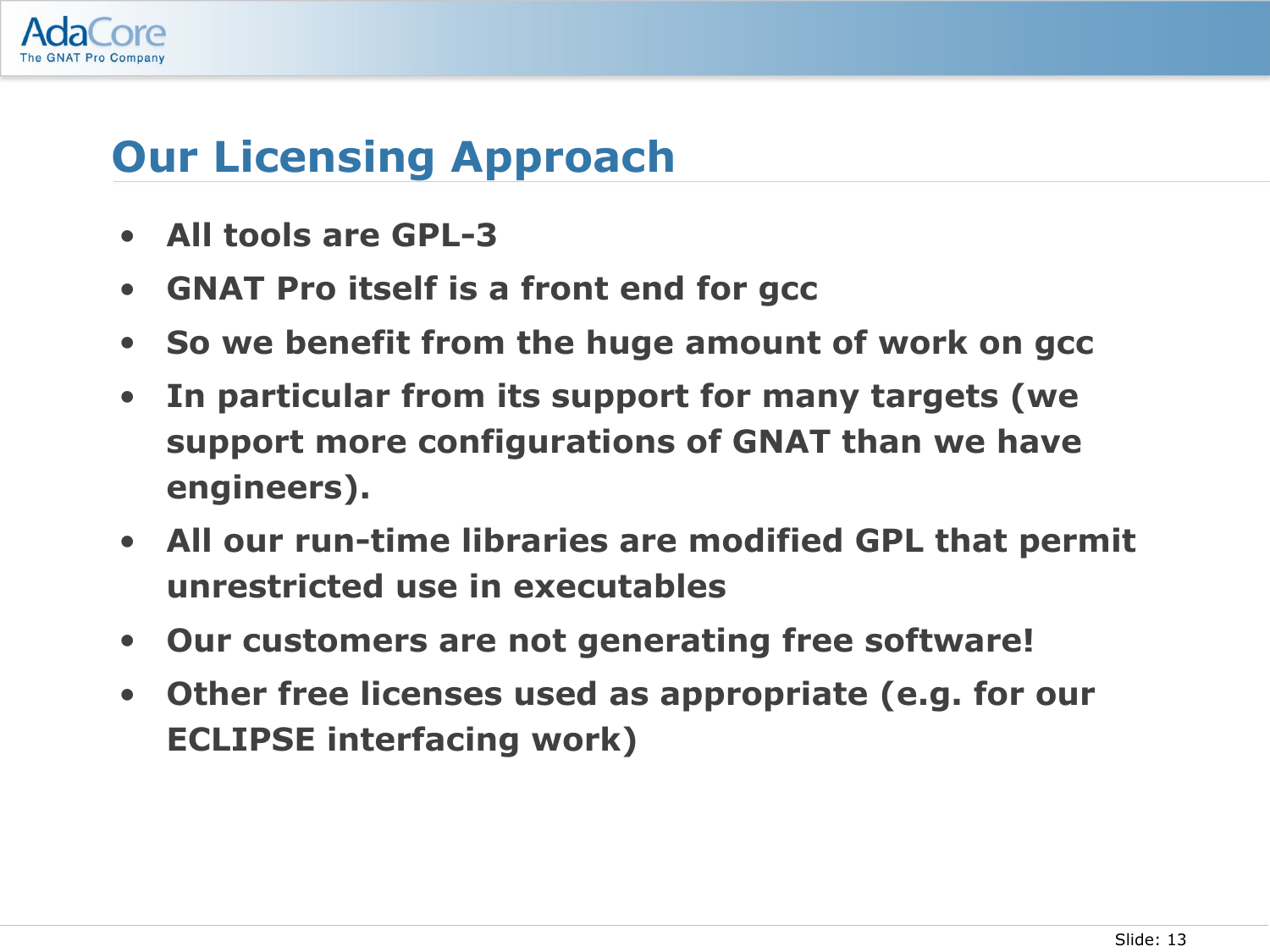

# **Our Relationship with the FSF**

- **We work closely with the FSF and the GCC and GDB development teams (e.g. Joel Brobecker is release manager for GDB)**
- **GNAT is an Ada front end for GCC, so naturally we depend on all the work done on GCC, particularly the support for multiple targets (e.g. ia64). We actually have more ports of GNAT than we do developers.**
- **We contribute back our updates and modifications to the Ada front end, and to the GCC backend, and to GDB.**
- **Not all our tools are at the FSF (some are just too specialized or relate to very proprietary stuff, or to certification stuff, the latter being better placed at open-do.org).**
- **GNAT Pro releases are based on a stabilized version of GCC with typically fairly extensive patches for GNAT.**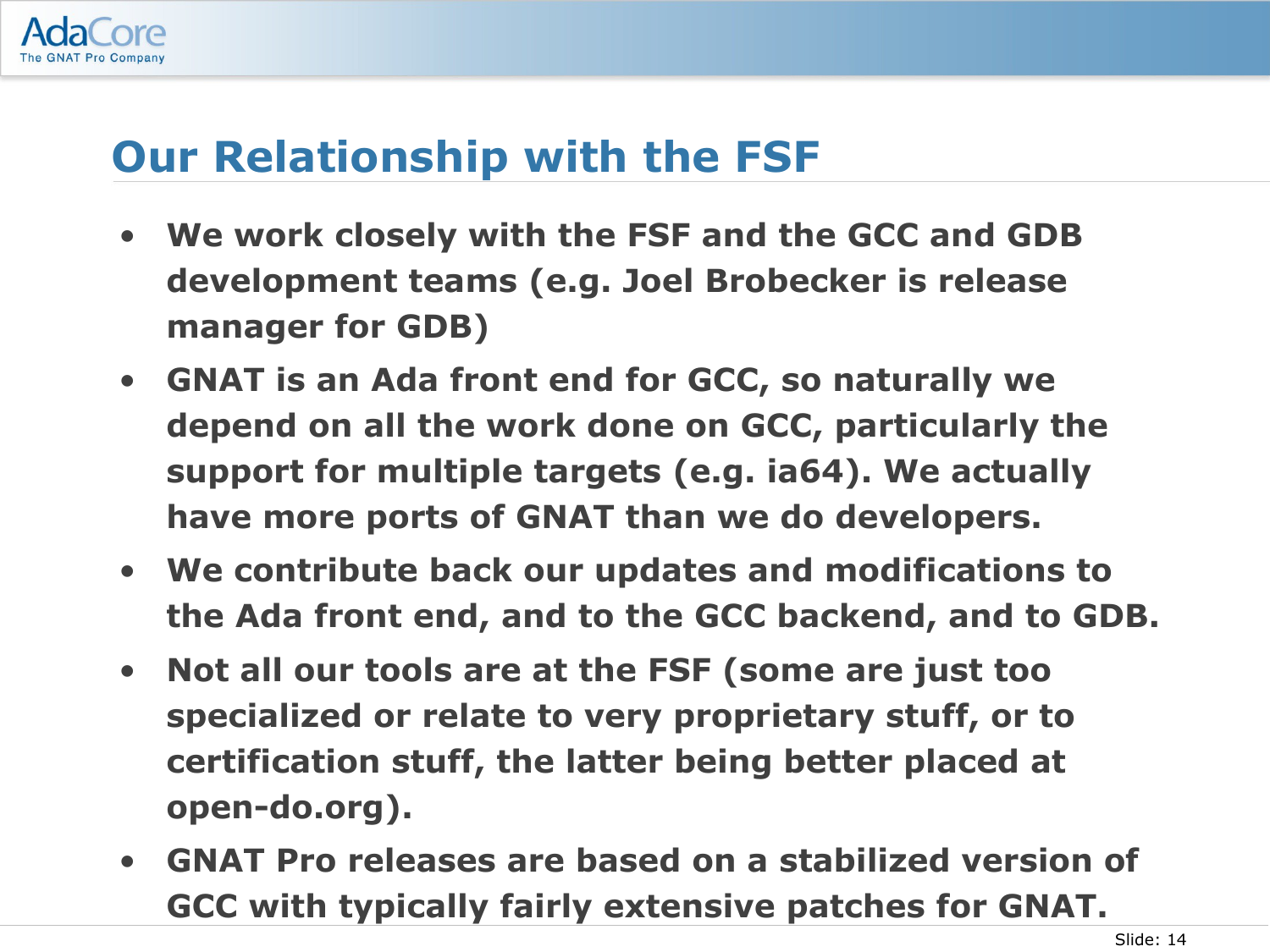

# **The Libre Site and the GPL Version**

- **The AdaCore Libre site is dedicated to free software development.**
- **Aimed at the academic community, the hobbyist community, and free software developers.**
- **We provide full free support for the academic community.**
- **GAP (GNAT Academic Program)**
	- Over 200 universities enrolled that are using Ada in the curriculum
	- Lots of interesting projects, e.g. the CubeSat program which will eventually orbit and Ada programmed satellite around the moon.

#### • **Pure GPL Licensed**

- Dual licensing scheme used
- GPL version not suitable for proprietary projects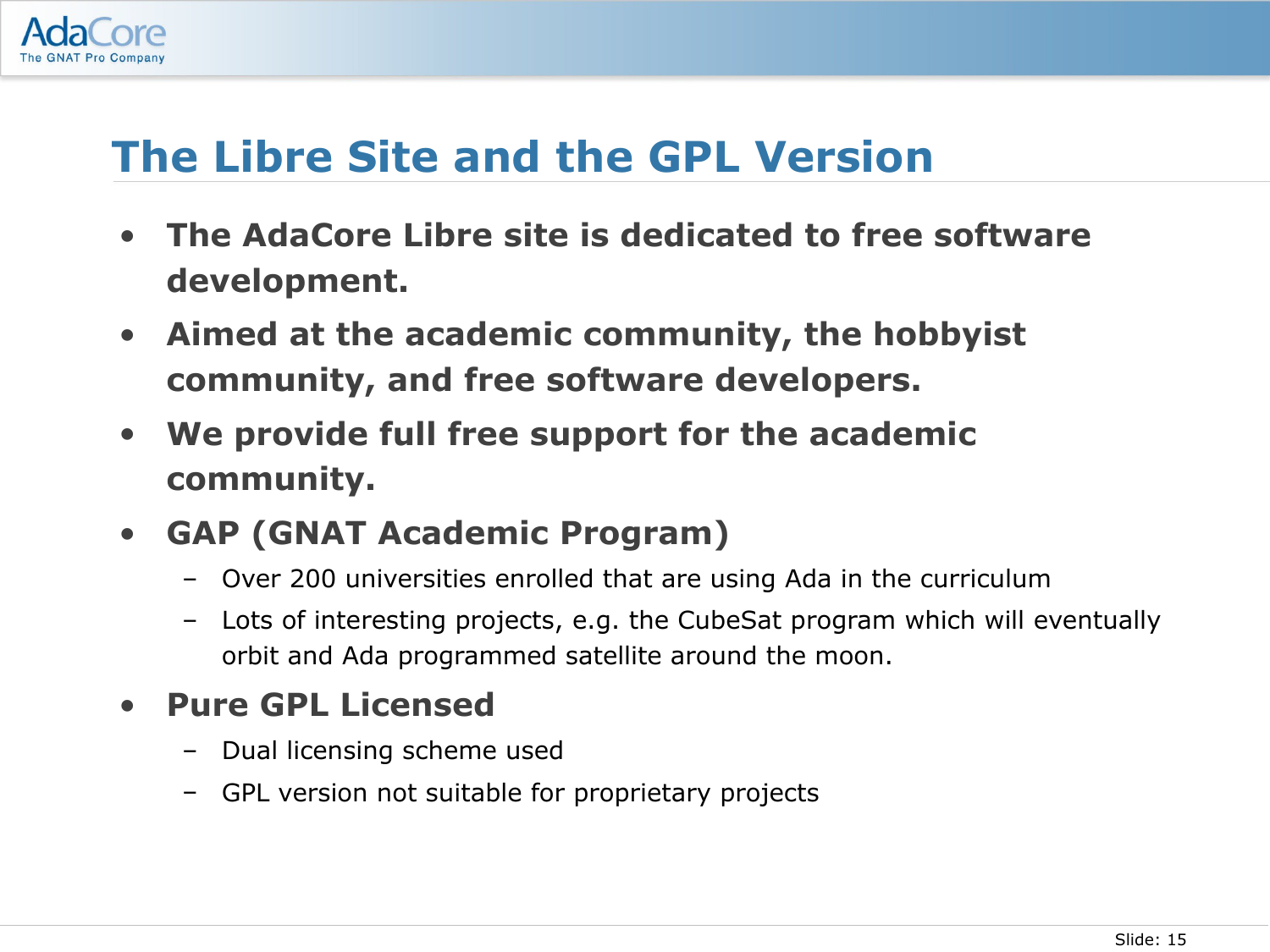

# **So Couldn't People Get the FSF Version**

- **They could, and it's easy to do so, since it comes packaged with many free GNU/Linux distributions.**
- **But for commercial use, support is critical**
- **And also, warranties and clear licensing are critical**
- **Many companies restrict use of freely downloaded stuff from the net (probably a good idea!)**
- **So in practice almost all commercial development with GNAT is done using supported GNAT Pro from us.**
- **The support is easily worth the price of admission**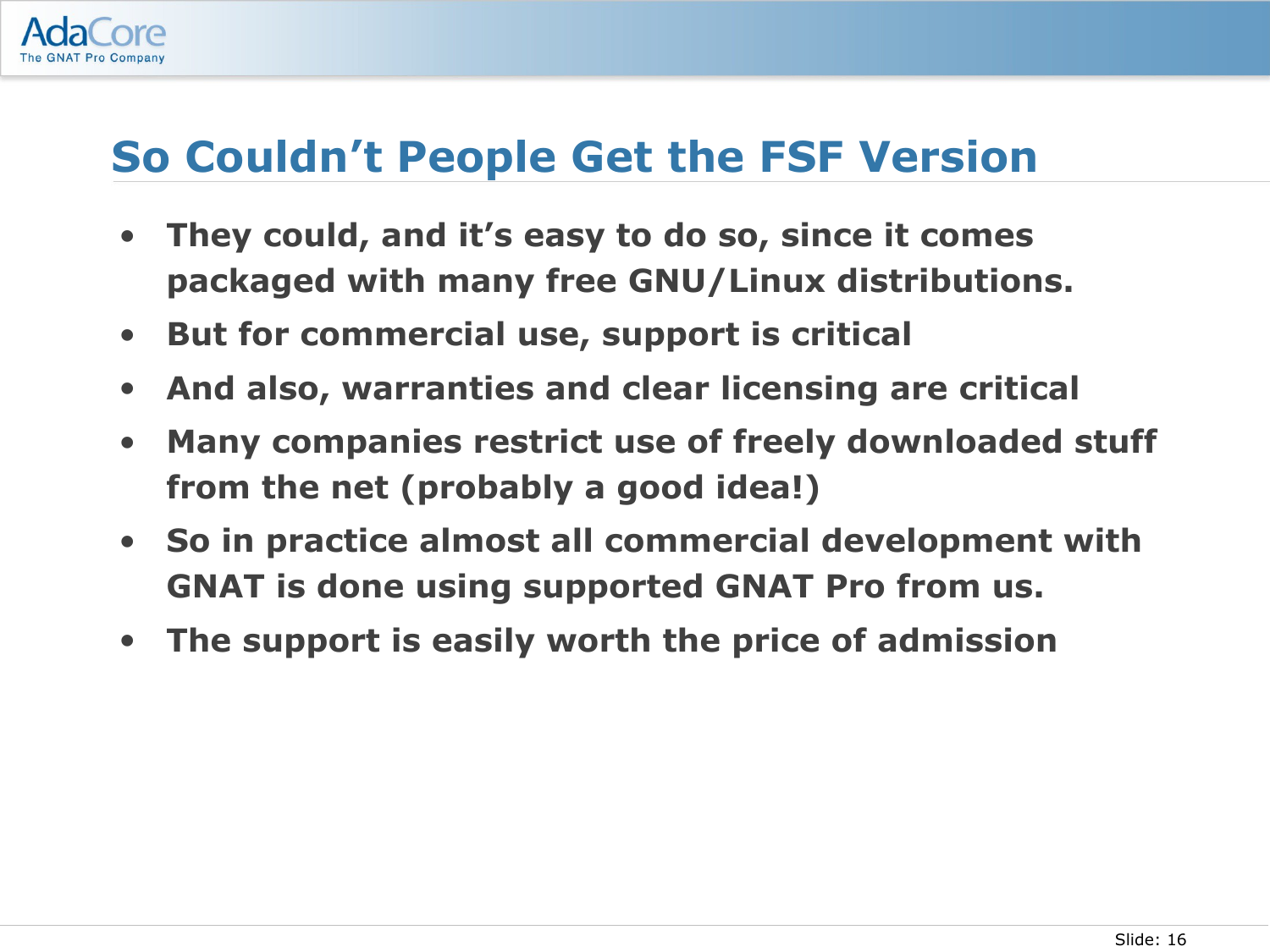

## **Commercial vs Open Source**

- **This is a bogus juxtaposition**
- **In every sense, we are a commercial operation**
- **You can contrast Proprietary vs FLOSS**
- **But commercial means engaged in commerce**
- **And That's what we do!**
- **Still huge confusion is out there on what open source and free software means**
- **Following slides show how we present Open Source and Free Software from a purely commercial point of view (not much ideology here!)**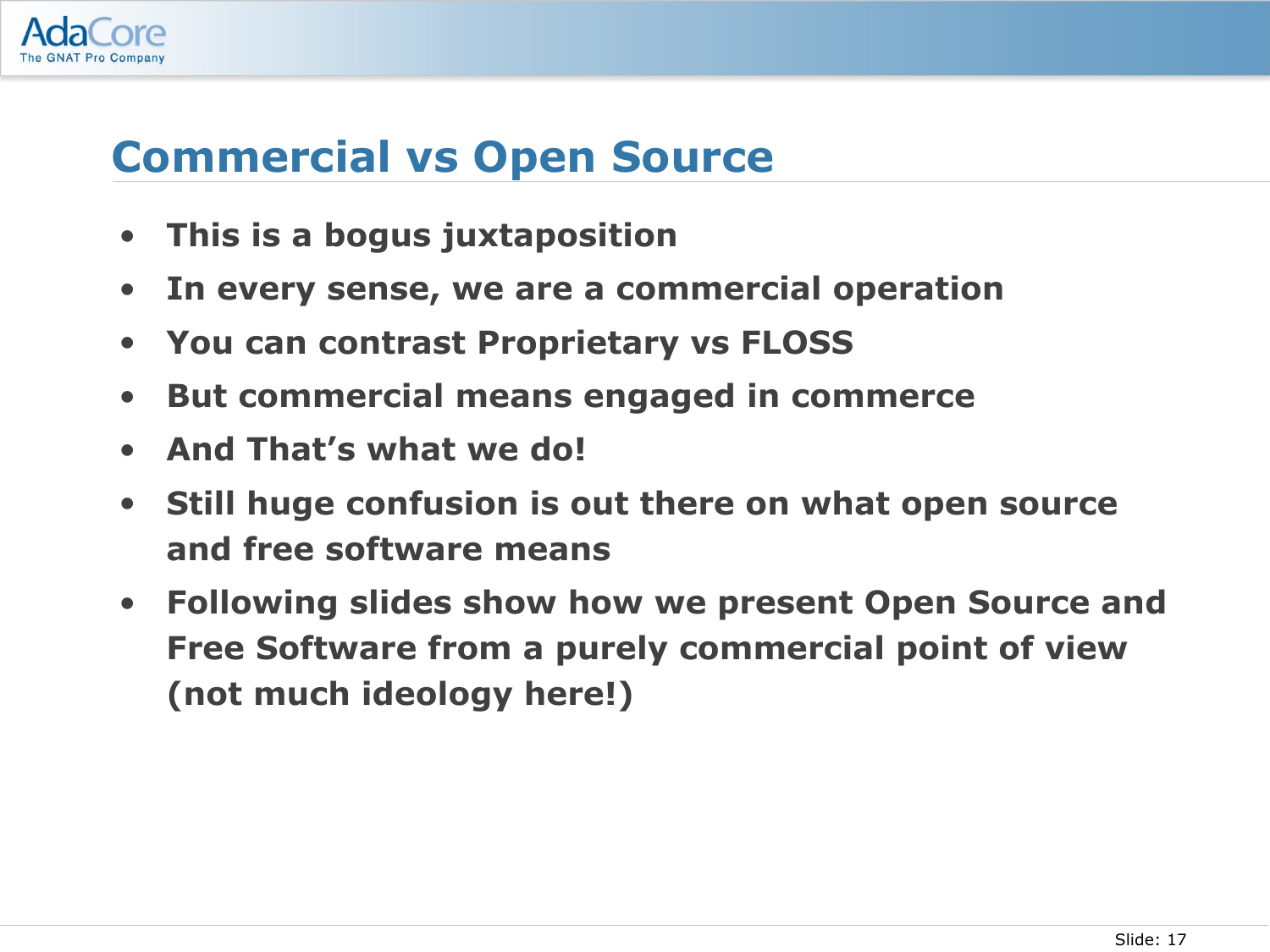

# **Open Source**

- **Open Source is a relatively new term**
- **It refers to the notion of freely providing sources and encouraging a wide community to participate in development**
- **Attractive to major companies (gee, maybe we can get people to do stuff free for us )**
- **Claims are made for better quality, better security etc.**
- **In practice, some OS projects work, some don't. Some OS software is high quality, some is not.**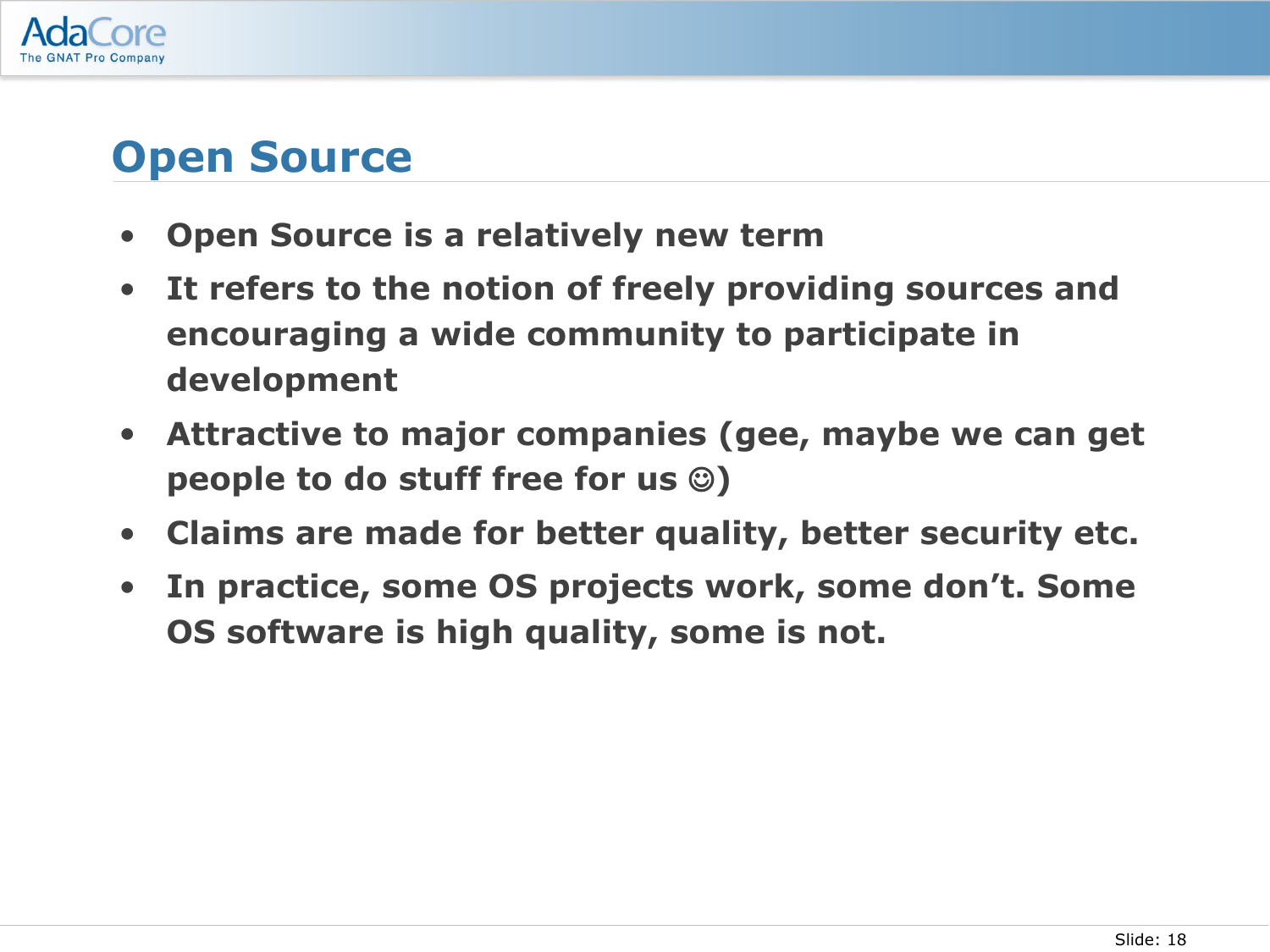

### **Free Software**

- **A term coined a long time ago by Richard Stallman of the Free Software Foundation.**
- **Refers to the notion of ensuring that the user/recipient of software has freedom to do what they like with it.**
- **Free = Free as in freedom, not free as in free lunch (libre, not gratuit).**
- **The emphasis is on this freedom for users.**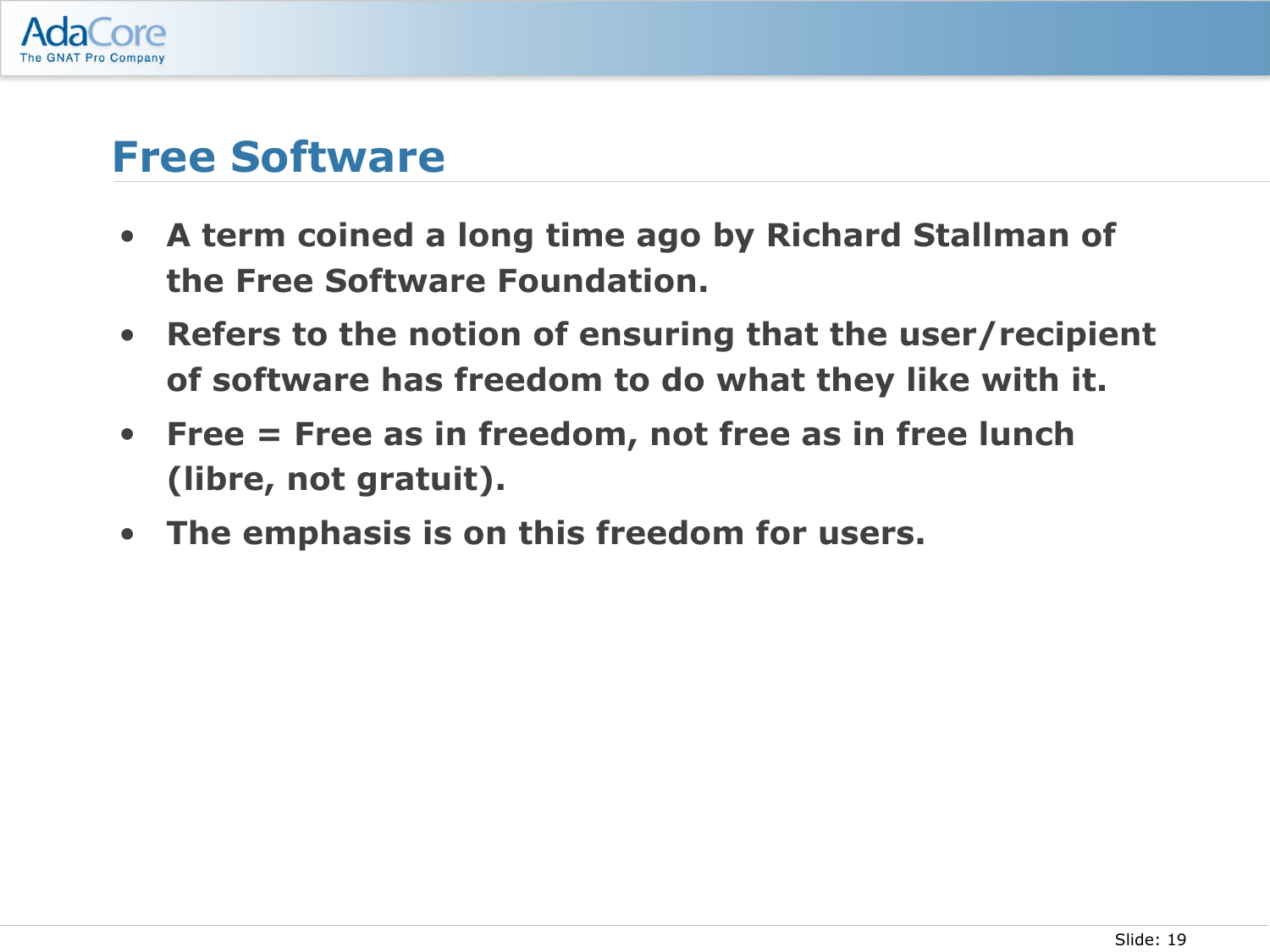

# **Open Systems**

- **An Open System is one built from components with well defined open interfaces.**
- **Free from patent or copyright encumbered formats and interfaces (e.g. no wmf files)**
- **No secret interfaces (e.g. NT kernel)**
- **The idea is that anyone can plug in anything at any point, by adhering to these interfaces.**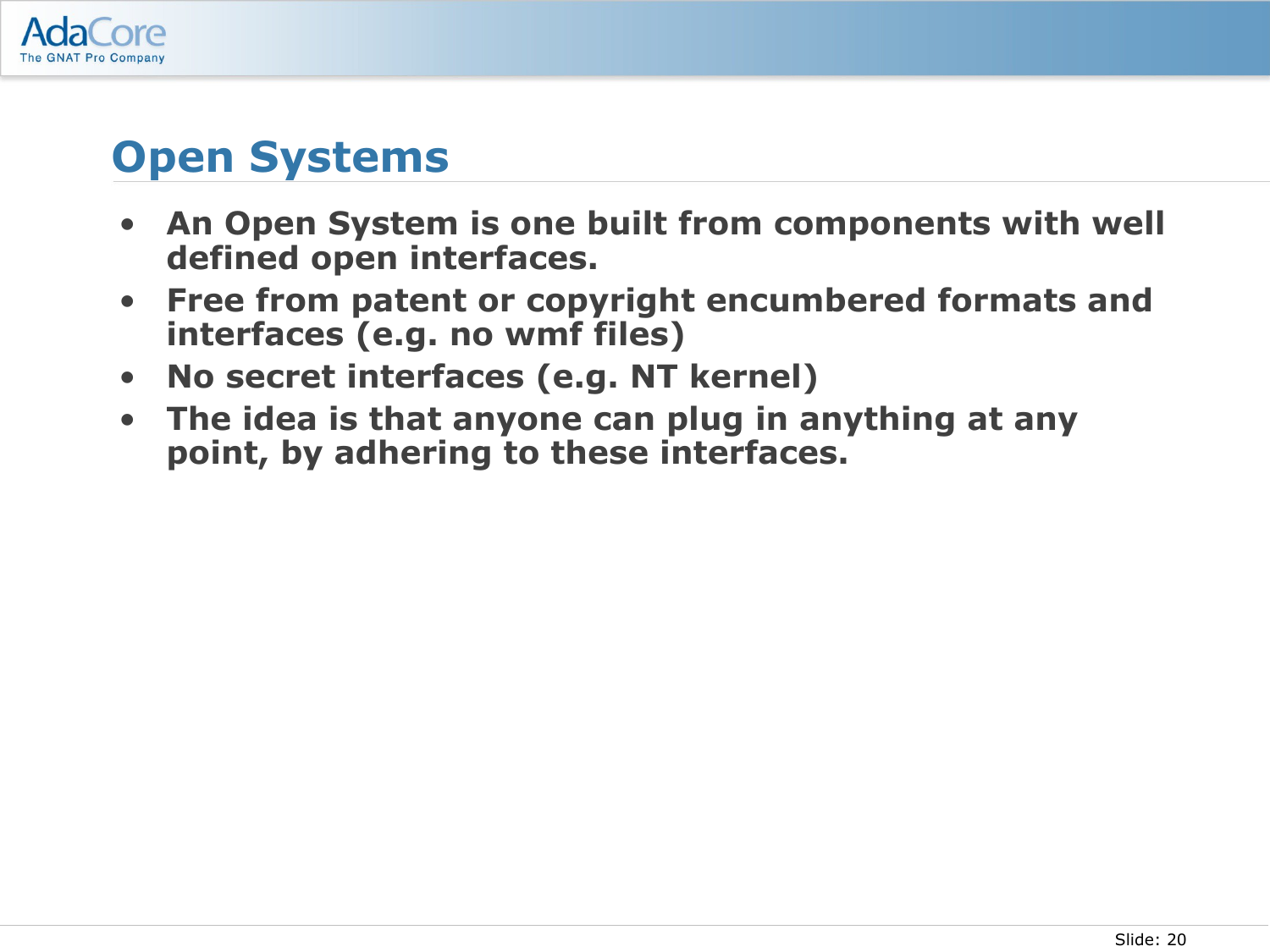

# **Open Systems, Reality Check**

- **A real open system is one that adheres to the philosophy of openness throughout. For example GNU/Linux systems.**
- **Just because you can pass POSIX tests does not mean you are open (e.g. POSIX subsystem for NT)**
- **Just because you have some open components does not make a real open system (e.g. MAC OS X).**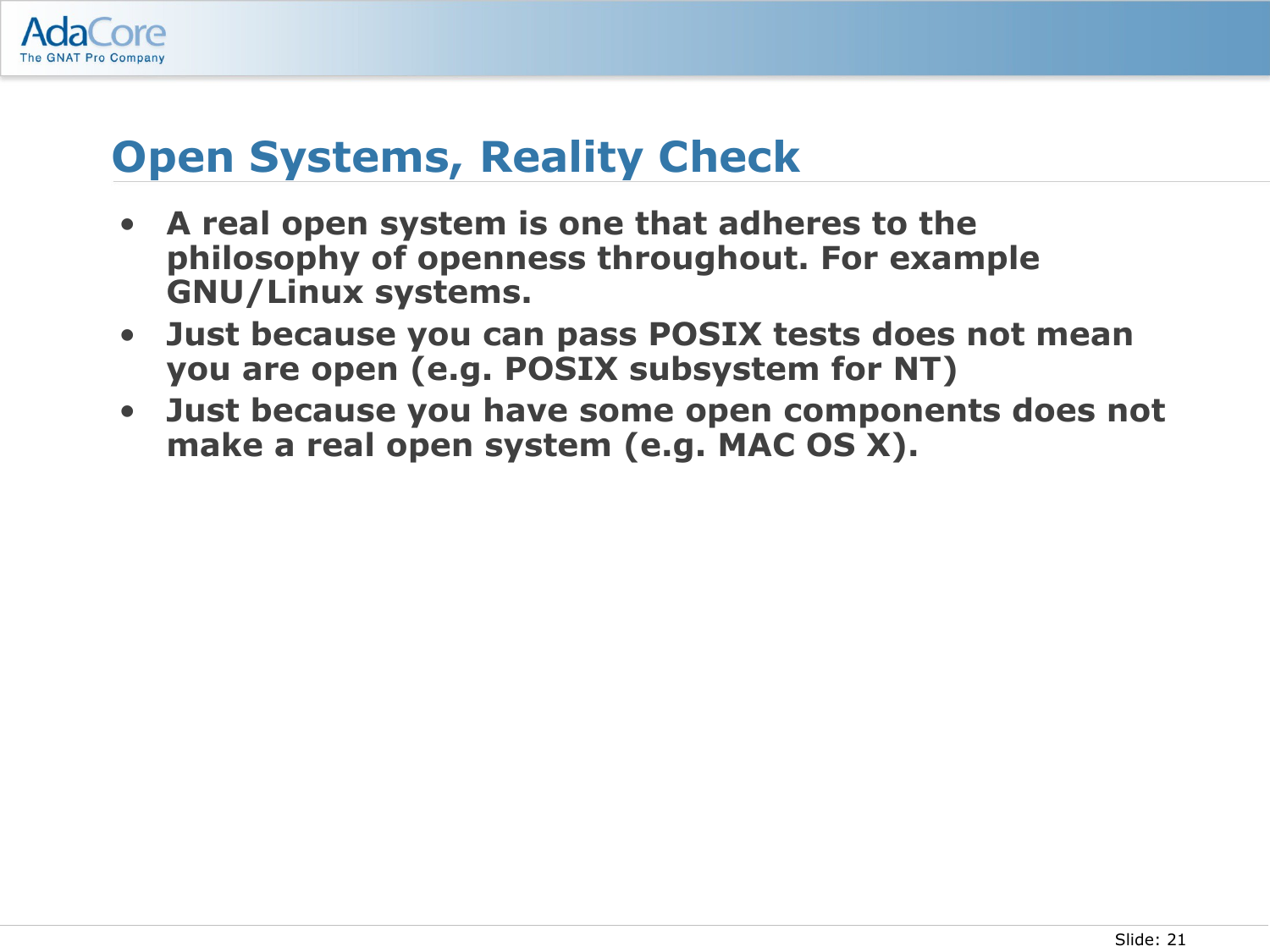

# **Free Software vs Open Source**

- **One of the important freedoms for Free Software is the freedom to modify, which means that sources are available.**
- **So it is often, but not always, the case that FS ends up with an open source community participating in development.**
- **But not all OS projects are free software because licenses may be too restrictive.**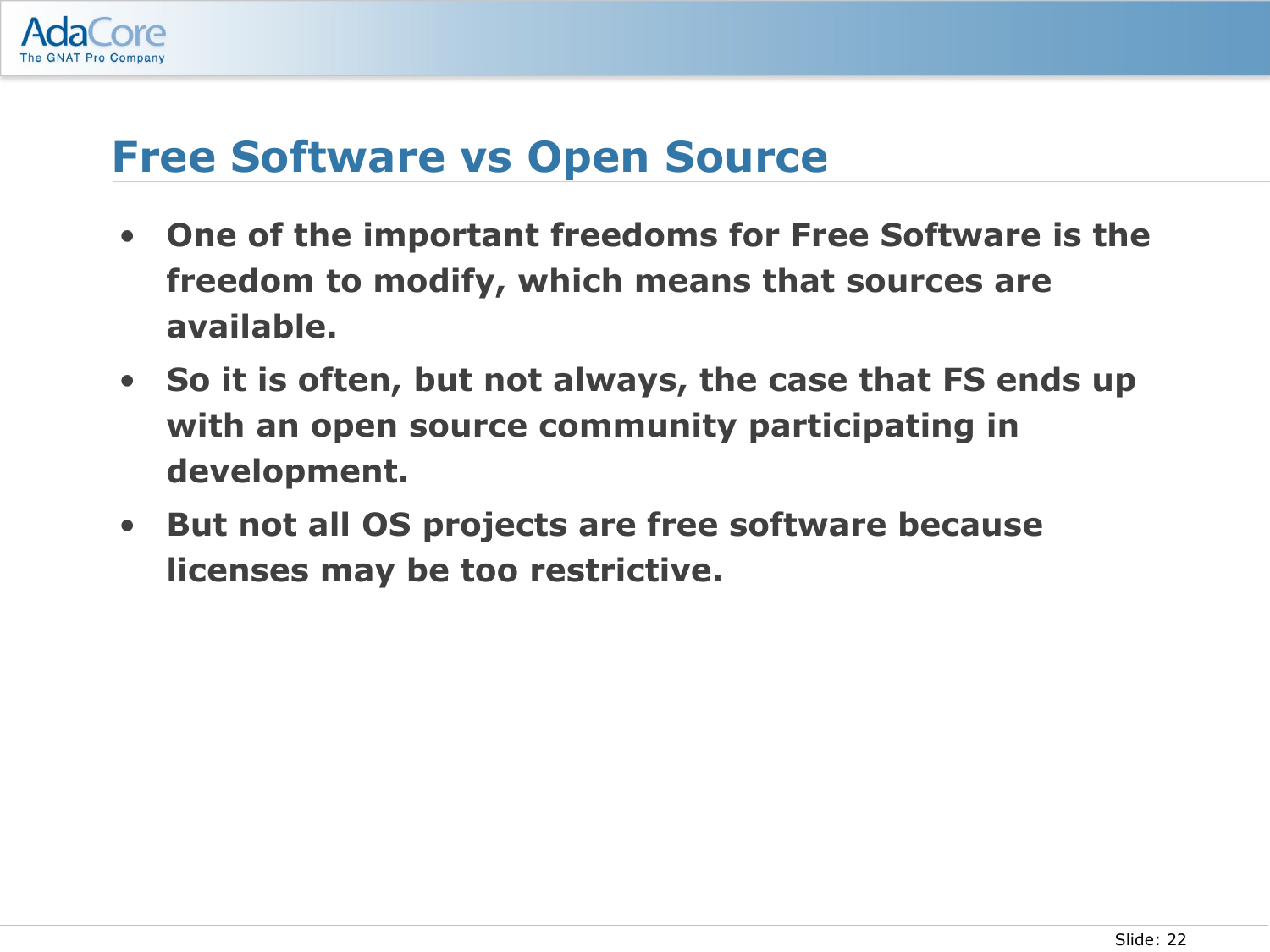

### **OS vs FS. What's Important to You?**

- **Open Source is not an important issue for the user. In fact there are plusses and minuses in open source:**
	- Pluses
		- May be higher quality due to large developer community
		- May be more secure due to many eyes
	- Minuses
		- Large open developer communites are hard to control. Out of control development is not good.
		- Quality control may not be a major focus of a community of enthusiastic developers.
		- May be less secure due to many eyes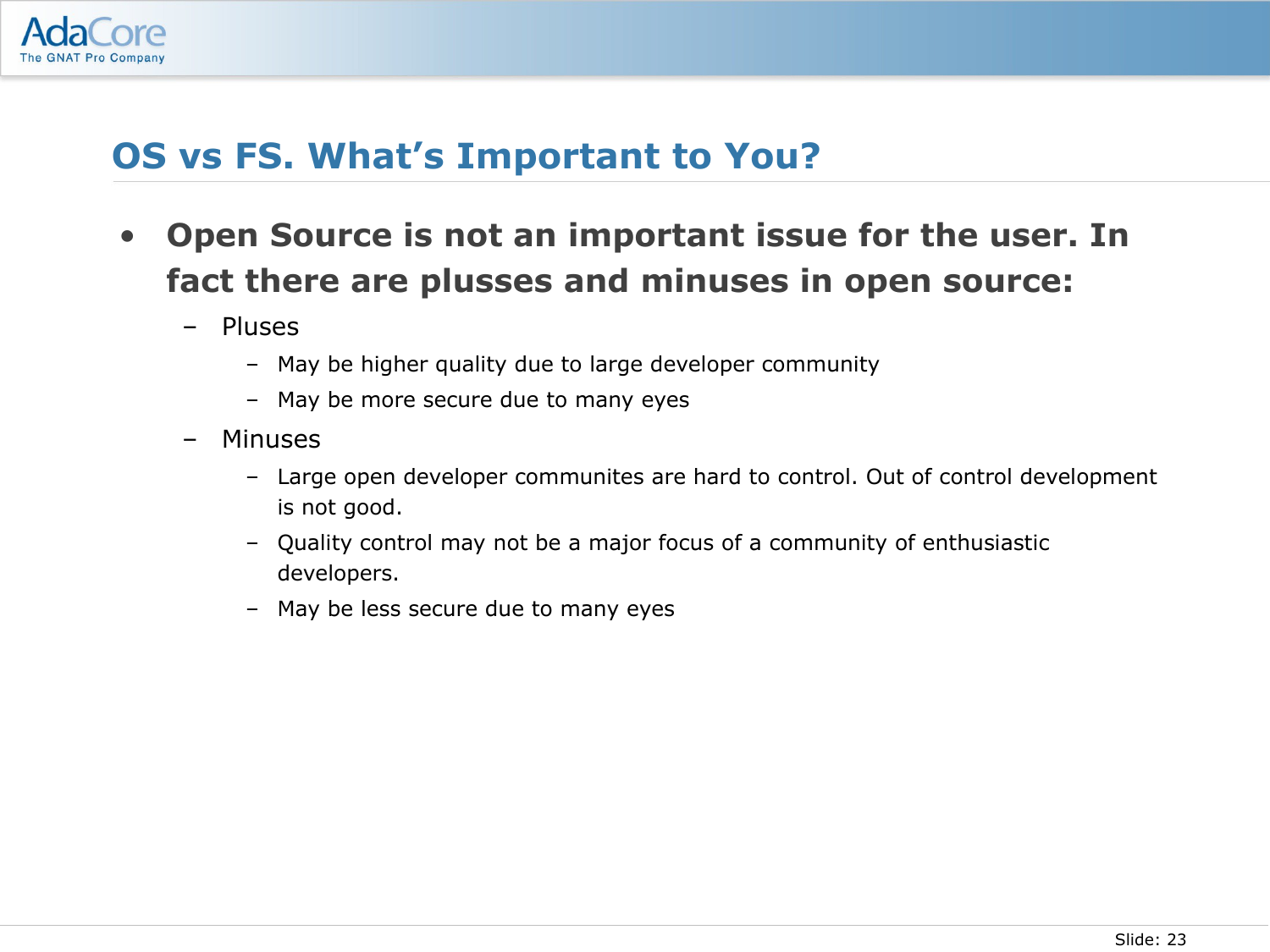

### **OS vs FS: What's Important for You?**

#### • **Free Software**

- The emphasis is on liberal license terms
- That means that you as a user can do more and have fewer restrictions
- That's an unqualified plus (well we will qualify this a bit later)

#### • **What about quality?**

- FS does not guarantee quality
- You will have to use your normal procedures to make sure that you choose quality software!
- There is junk/excellent FLOSS
- There is junk/excellent proprietary software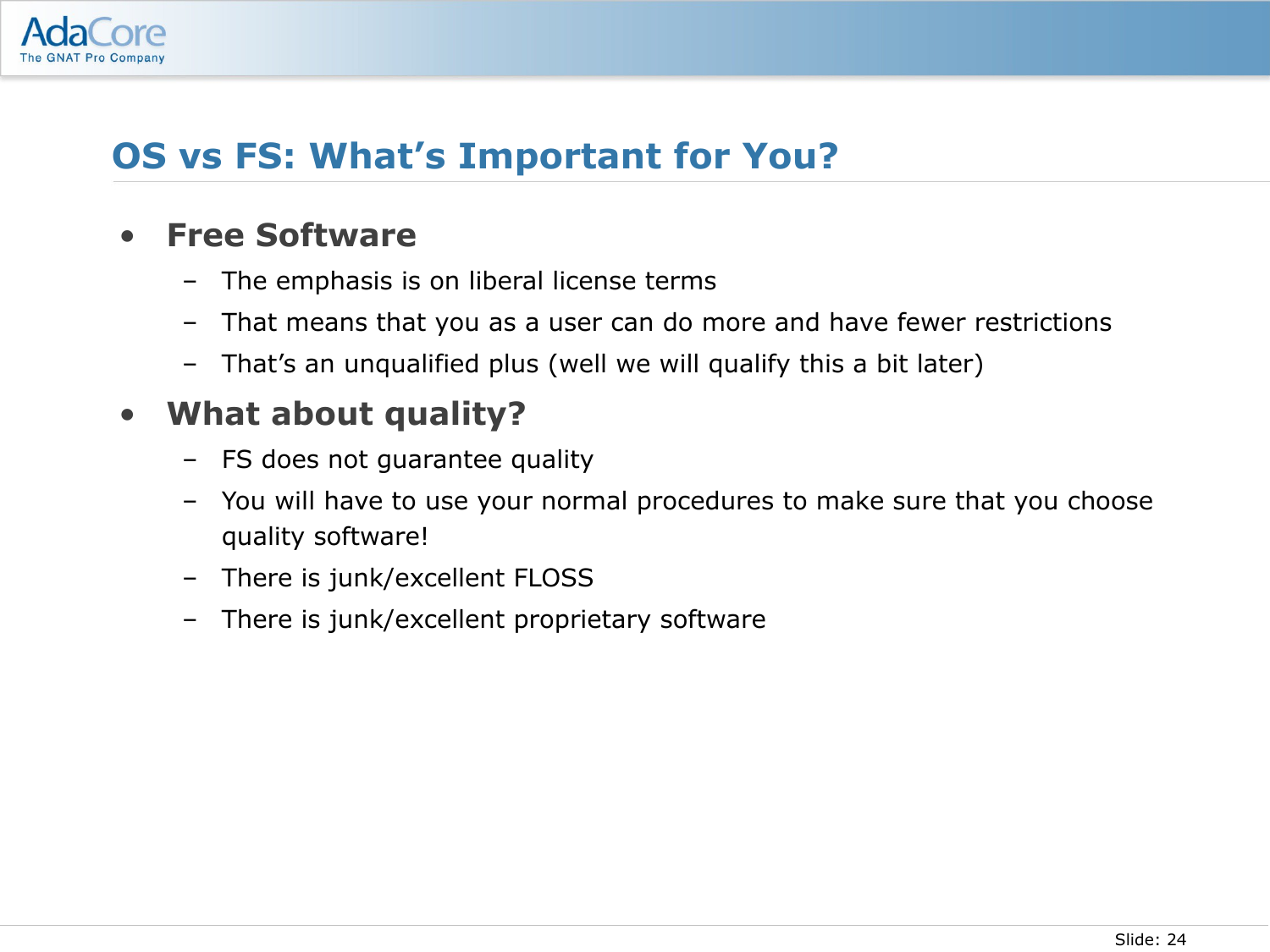

# **Free Software Licensing**

- **Microsoft sells exclusively proprietary programs with a restrictive license**
- **AdaCore sells programs covered by a Free Software License (GPL and GMGPL)**
- **So that's completely different, right?**
- **Actually, there is much more similarity than you might think.**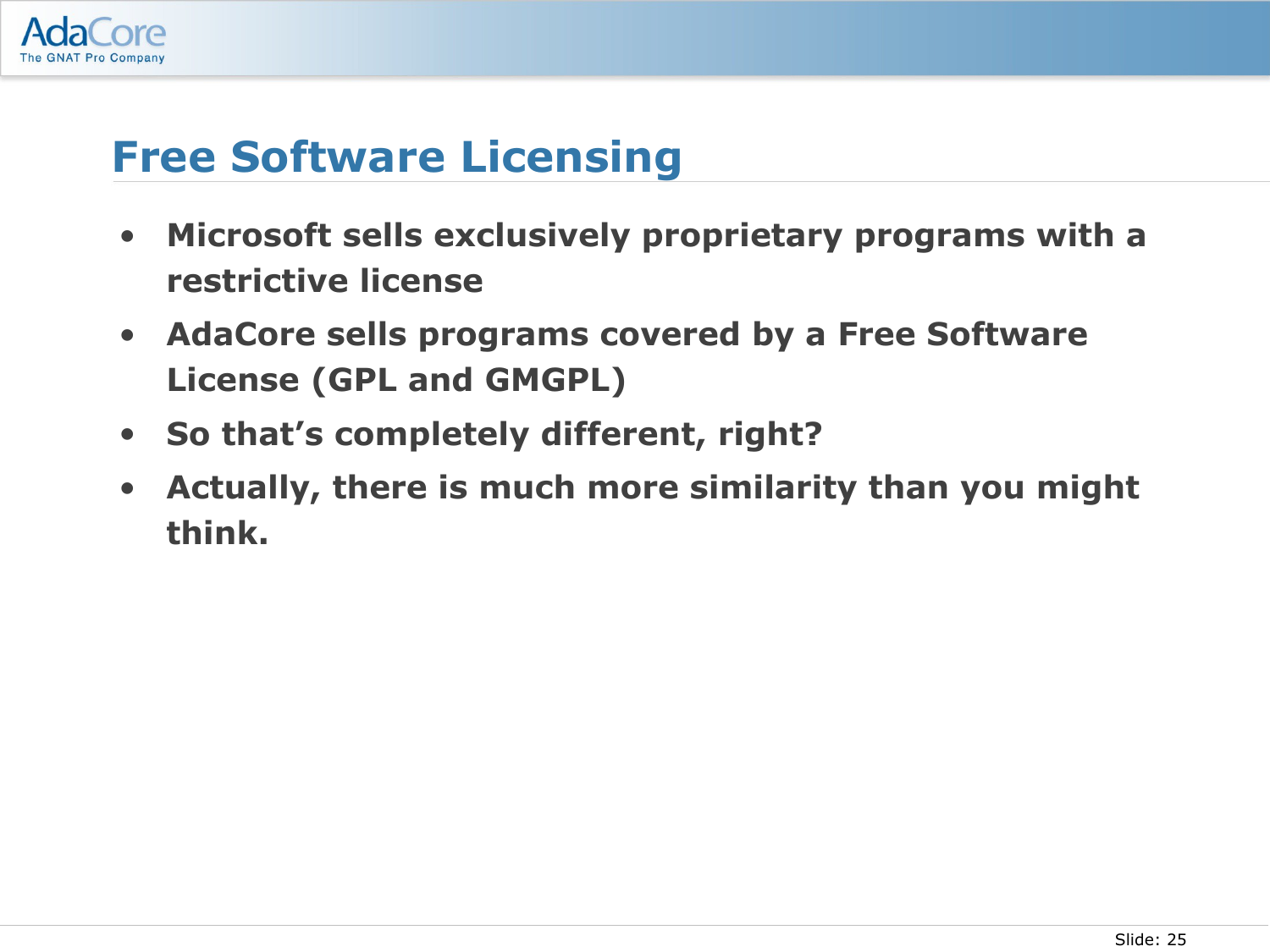

# **Free vs Proprietary Software**

#### • **Microsoft and AdaCore both:**

- Sell software with support
- The software is copyrighted, and cannot be copied or used without a license.
- Provide a license that allows you limited rights to copy the software and use it.
- You pay for the combination of the software, support, and appropriate license.

#### • **So what is the difference?**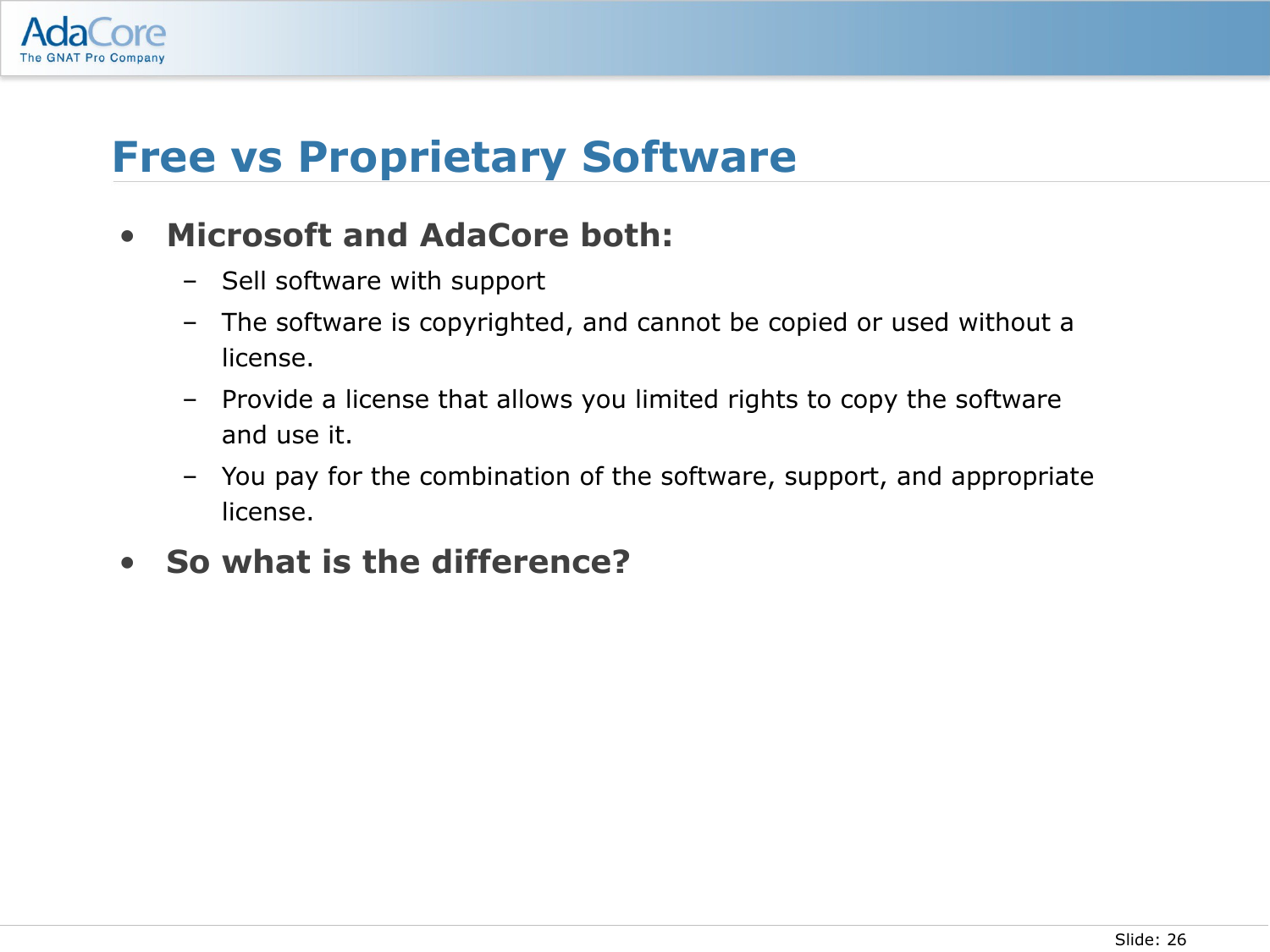

## **It's All in the License Terms**

- **The ONLY difference between MS and AdaCore is the terms of the license**
- **But it's quite a difference because the license conditions are very different.**
- **The MS license is all about strictly limiting the usage and copying.**
- **The AdaCore license is far more liberal and has very few restrictions.**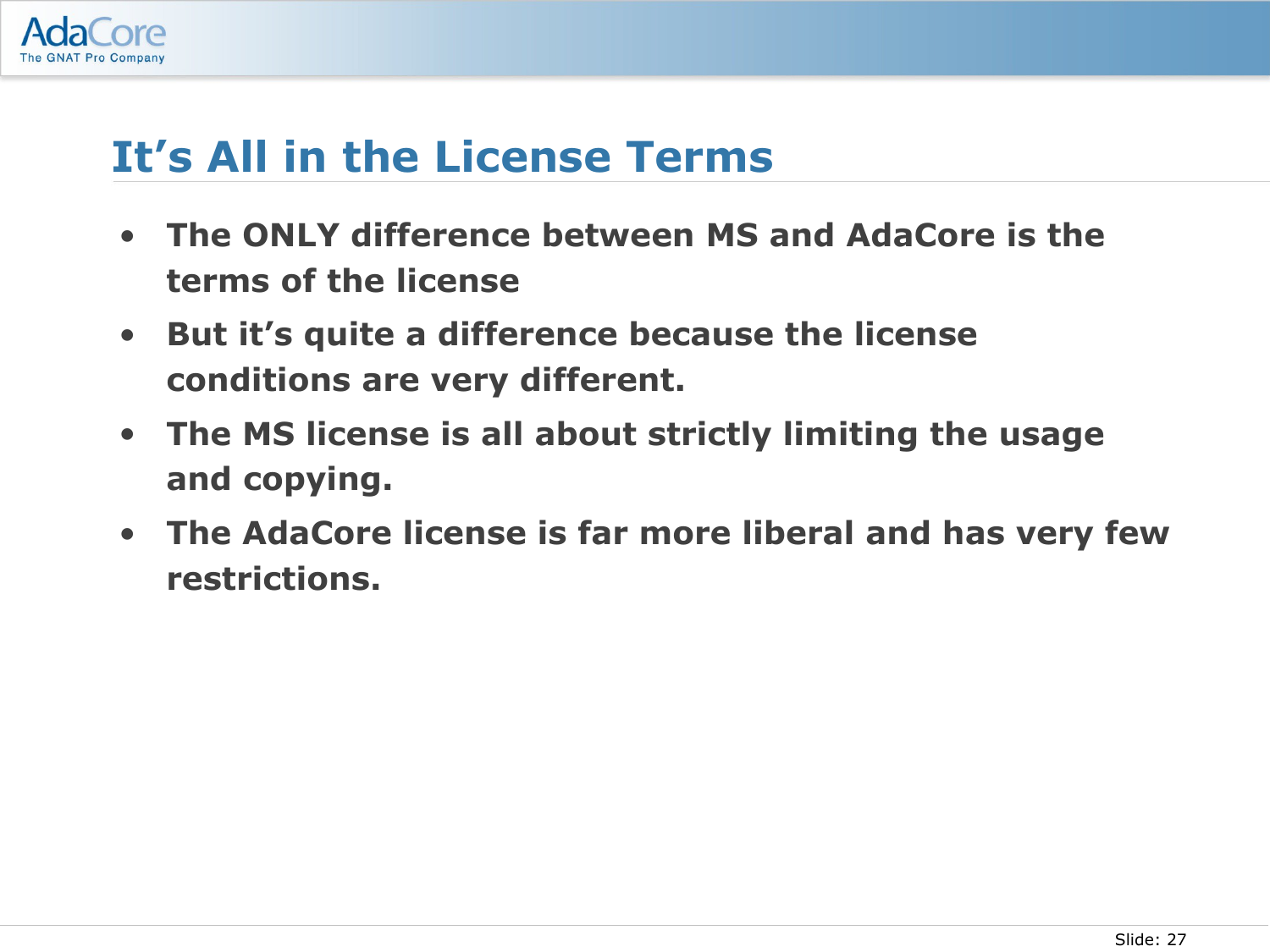

### **Differences**

- **Anything the MS license allows is also allowed by the AdaCore License**
- **But the AdaCore (GPL/GMGPL) is much more permissive**
	- Unlimited copying allowed
	- Unlimited use
	- Unlimited distribution
	- Full sources available
	- You can modify and distribute sources
	- Run-time library can be modified and used freely in any of your programs in any way you like.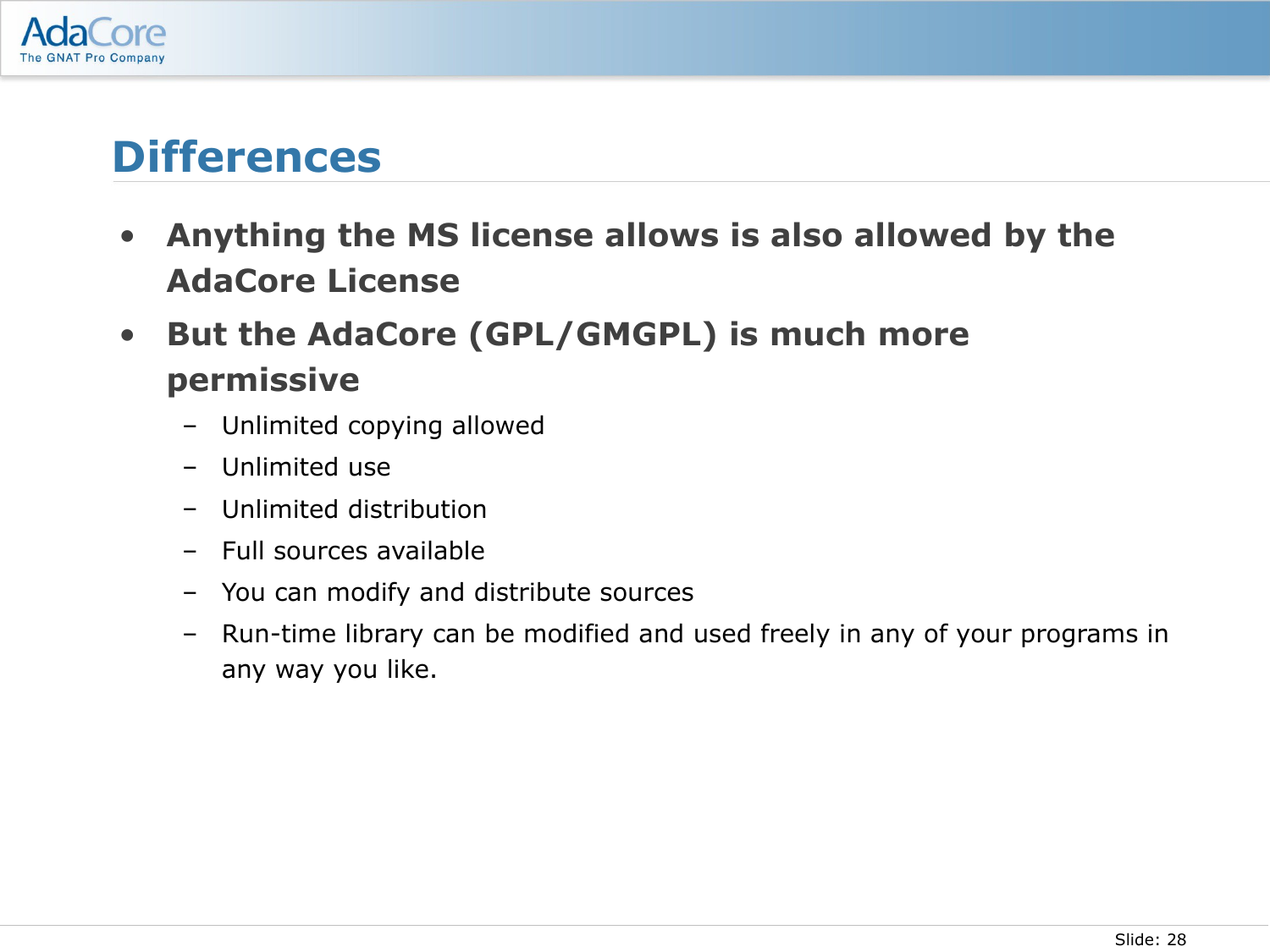

# **So What Can't I Do**

- **The GPL/GMGPL allows a lot but it does stop you from doing some things.**
- **You can modify the software (e.g. the Ada 95 compiler, GNAT) and use it freely**
- **You can even distribute the modified version.**
- **But if you do, you must use the GPL for that distribution and include sources including your modifications.**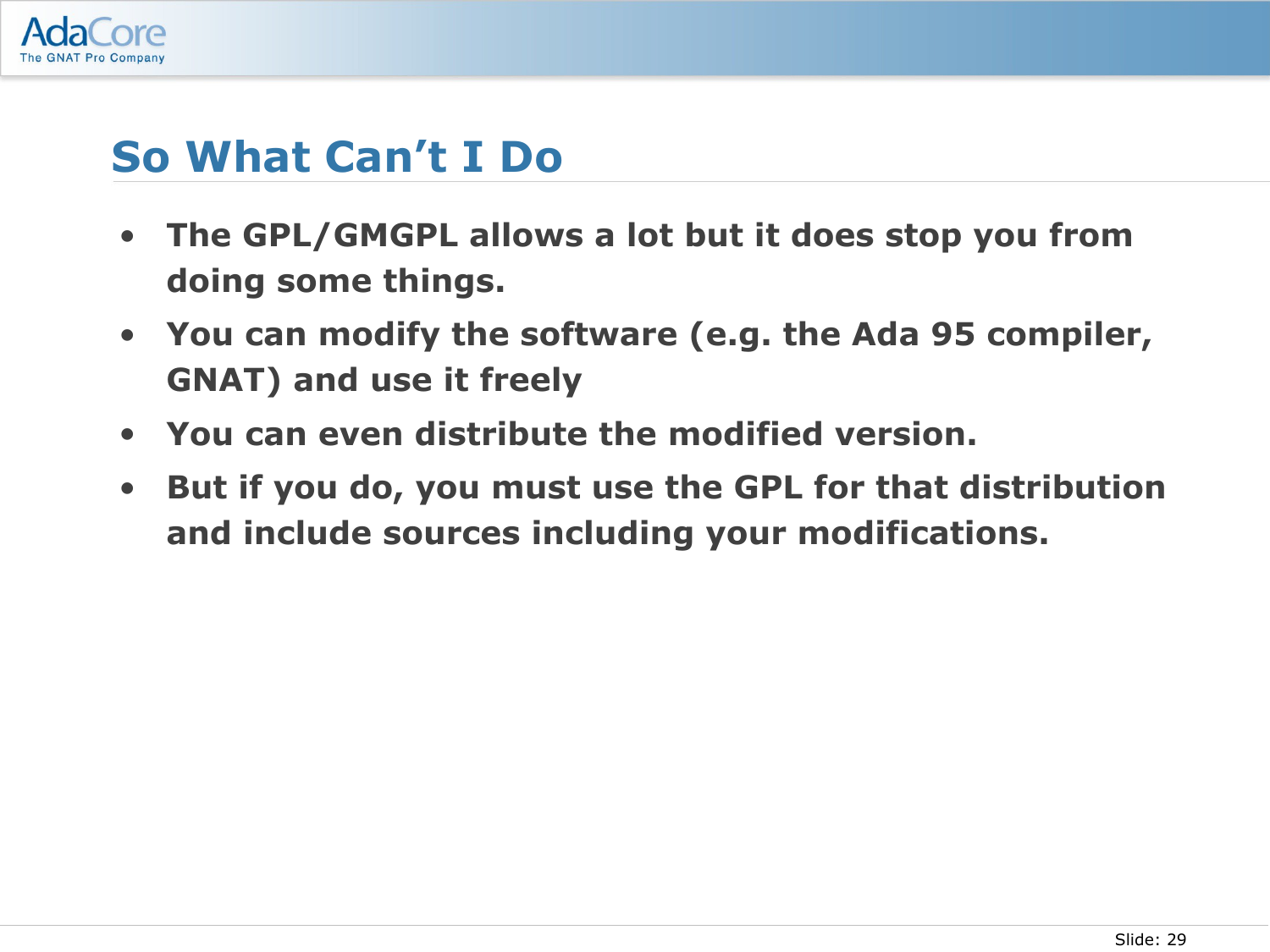

## **GPL: A Virus?**

- **I have heard that the GPL is a virus which will cause me to lose all my rights to my own code.**
- **Yes, there are some parties that have been energetically spreading this peculiar rumor.**
- **Let's look at the facts and you decide for yourself if Virus is an appropriate term**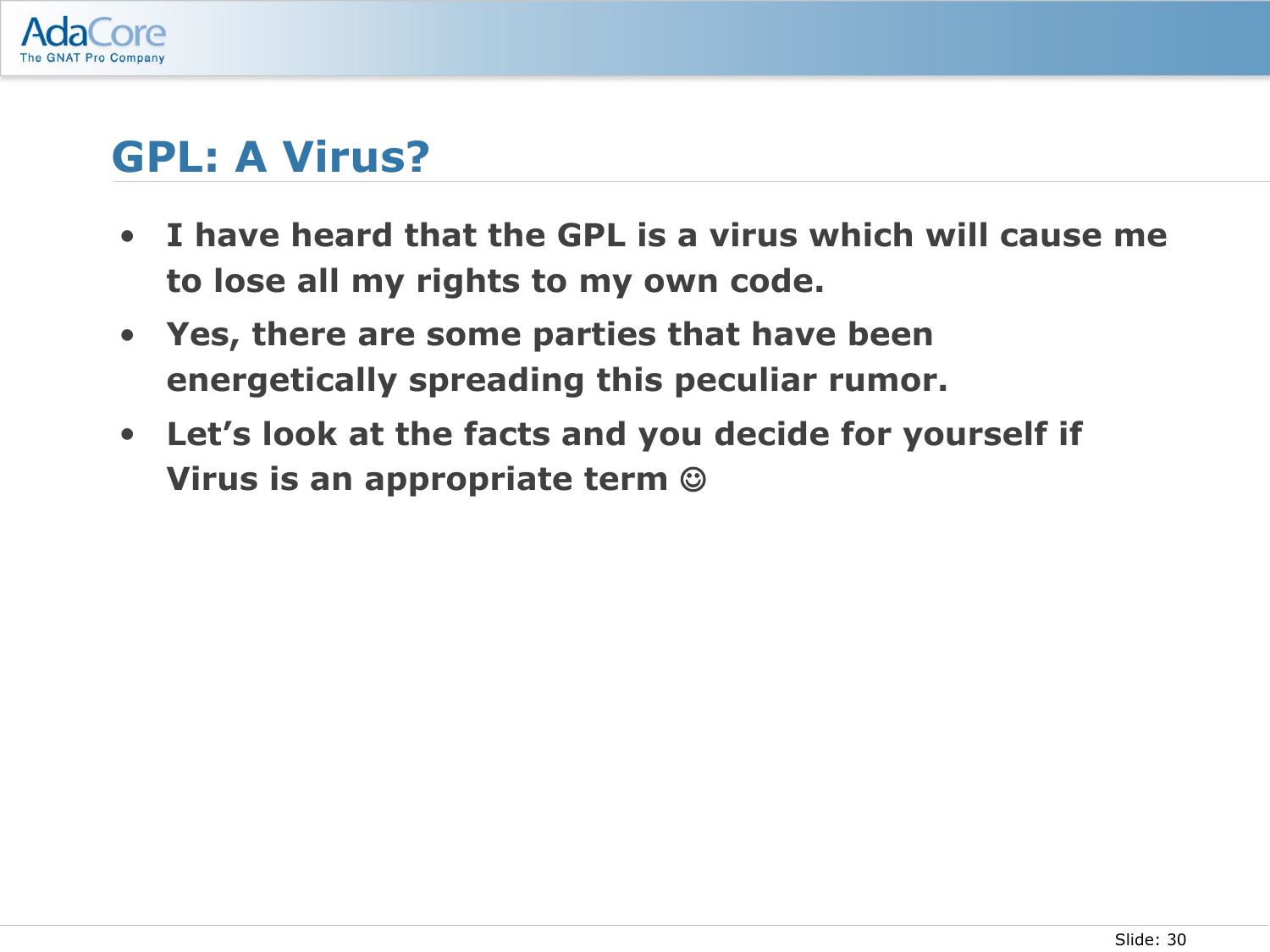

# **The GPL Virus in Action ???**

#### • **Suppose you:**

- Obtain the sources
- Modify them
- Distribute the modified version
- **What do the two licenses have to say about this sequence of events?**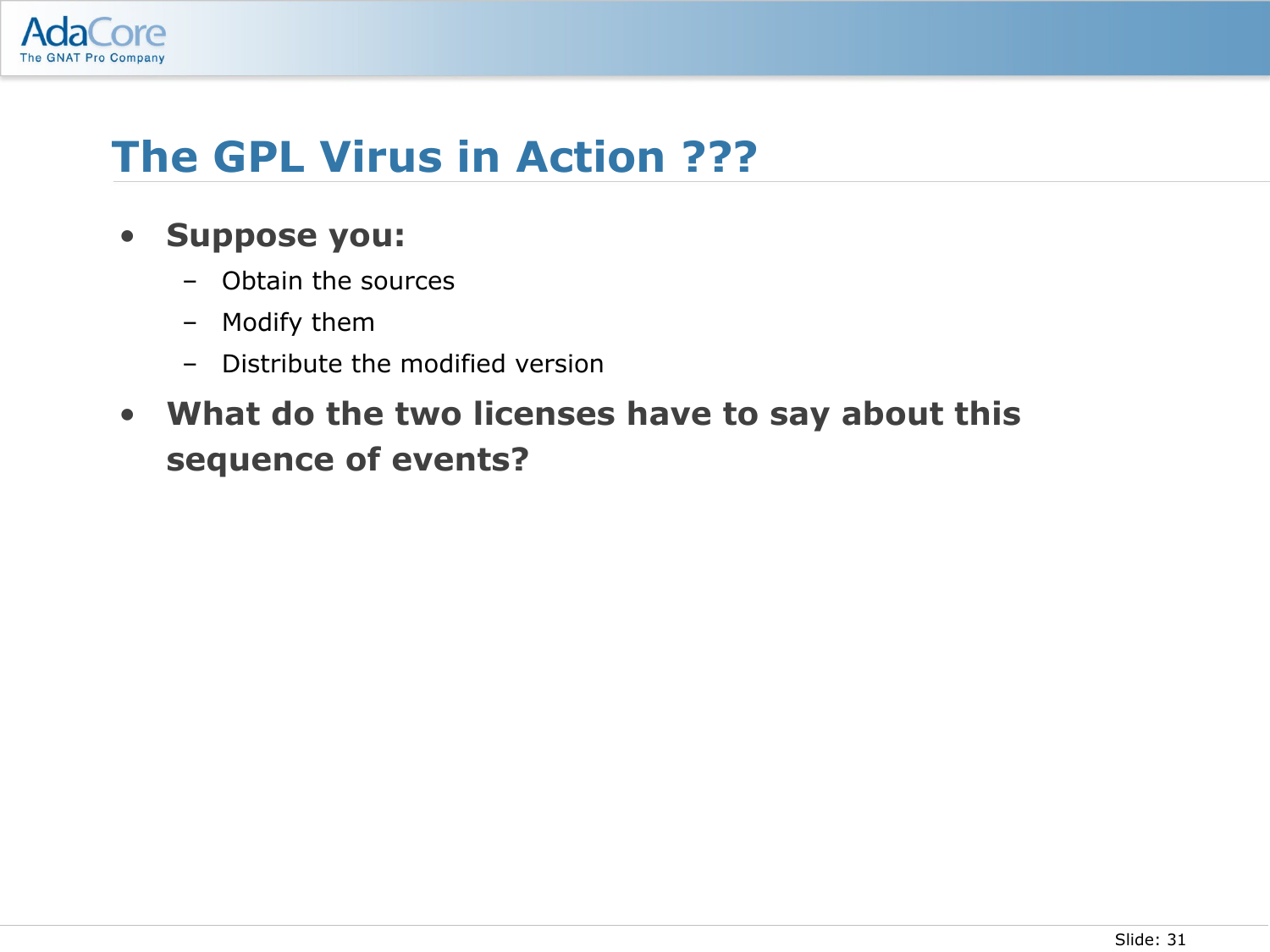

# **The Microsoft Response**

#### • **Obtain the sources**

– Where did you get them? Our lawyers want to know. That's stolen property, cease and desist or else.

#### • **Modify them**

– You are creating an illegal deriviative work. Enclosed is a notice of a suit we are filing for copyright infringement. You have no rights to do this.

#### • **Distribute the modified version**

– This is getting more serious, the statutory penalty for such distributions, which violate our copyright, is \$50,000 for each distributed copy.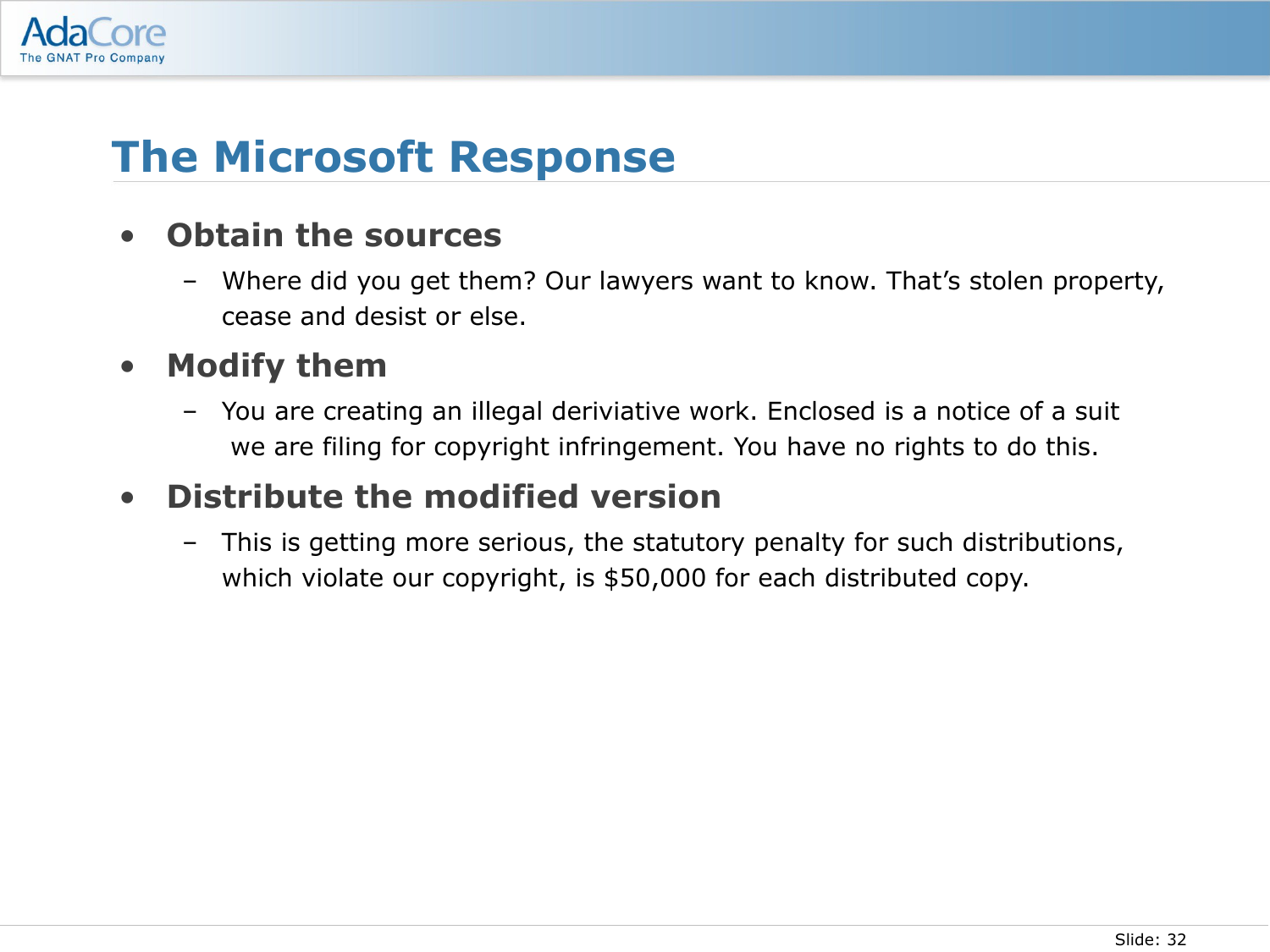

# **The AdaCore Response**

#### • **Obtain the sources**

– We hope you didn't have any trouble locating the sources. Let us know if you did and we will help you out. The documentation contains full details on how to obtain and build them

#### • **Modify them**

– You are welcome to do so. We can provide some help under your standard support contract, but if you make major modifications, then this may limit the support we can provide. We are happy to discuss special support arrangements. Also you might want to discuss your modifications with us. Perhaps it is something we would be happy to do. Perhaps you would like to contribute your modifications so they will be in future releases.

#### • **Distribute the modified version**

– No problem. The only rule is that you need to distribute the full sources (our original stuff with your modifications), and use the same license (the GPL) for everything. You don't have to distribute, and as long as you don't you are welcome to keep your modifications secret.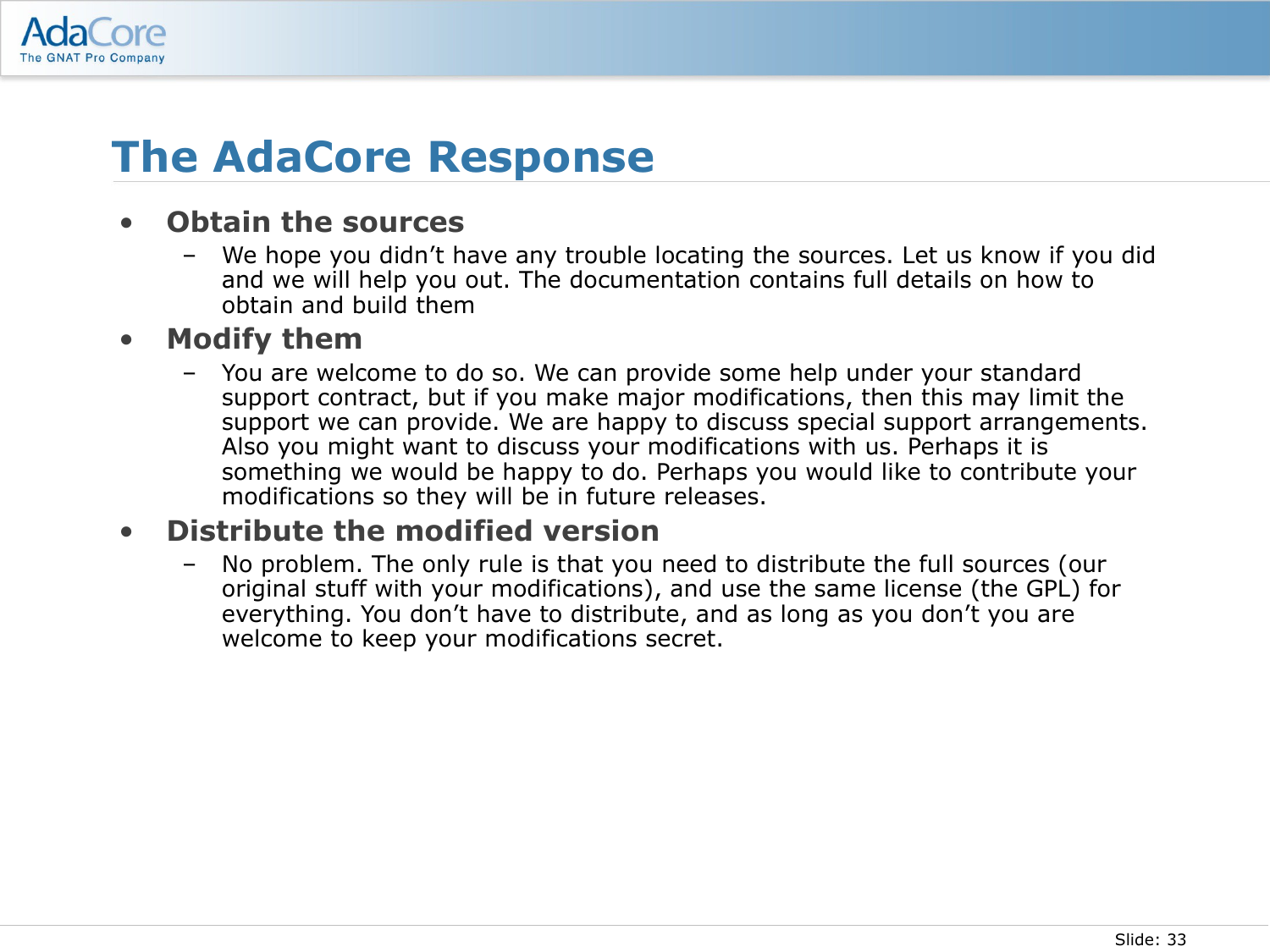

# **The Virus Effect, Part 2**

- **OK, I understand about modifying the compiler, and that's fine, I'm not in the compiler modification business anyway.**
- **But what about the run time, don't my programs include some of your run-time?**
- **Answer: yes, they do. If the run-time was under the GPL, there would be a problem.**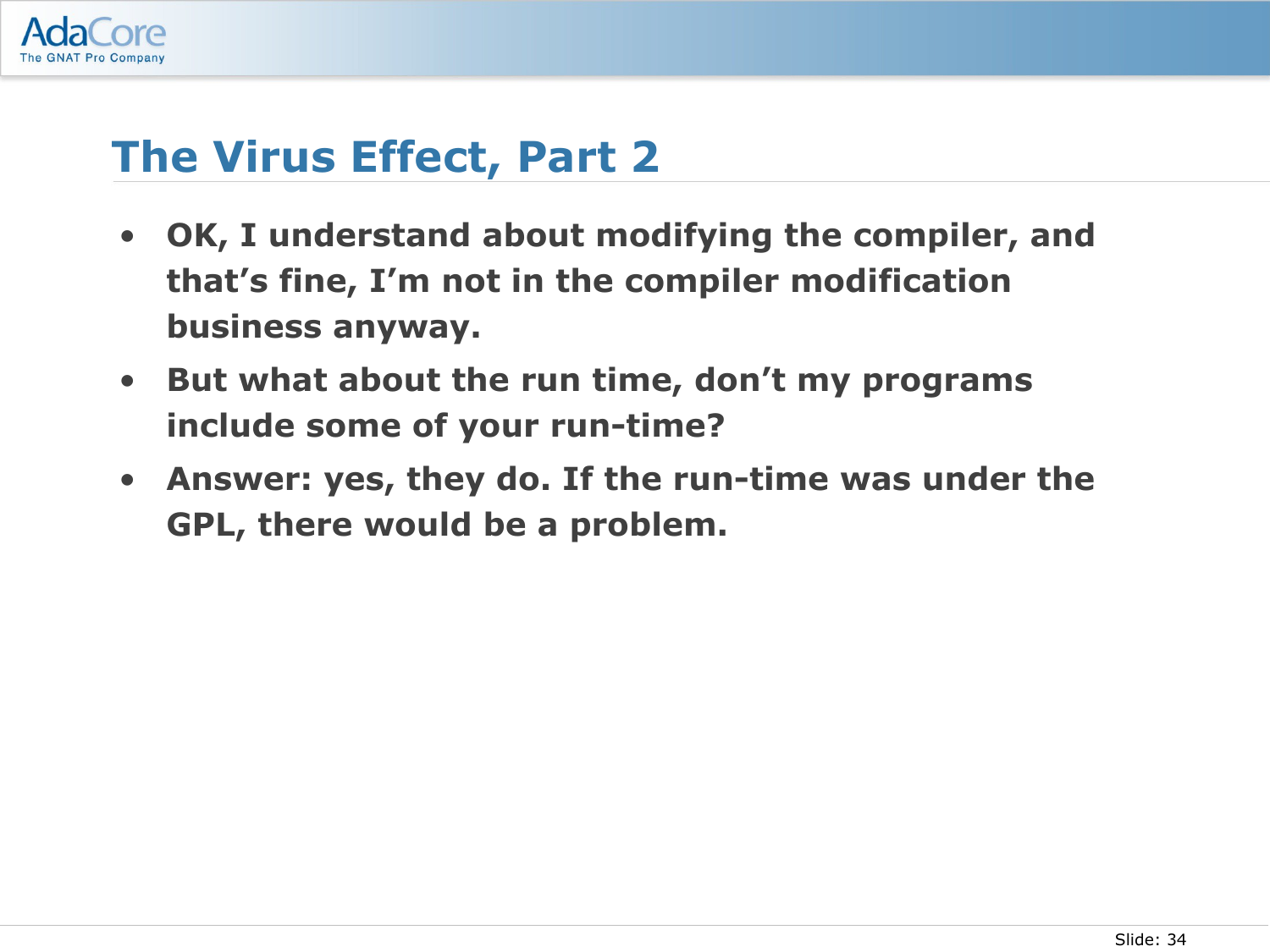

# **A GPL'ed Library or Run-Time**

- **Even if you don't modify, your program that includes such a library would be covered by the GPL.**
- **That's fine for people who want to write Free Software**
- **But not so fine at all for people who want to write nonfree software, e.g. classified weapons system software.**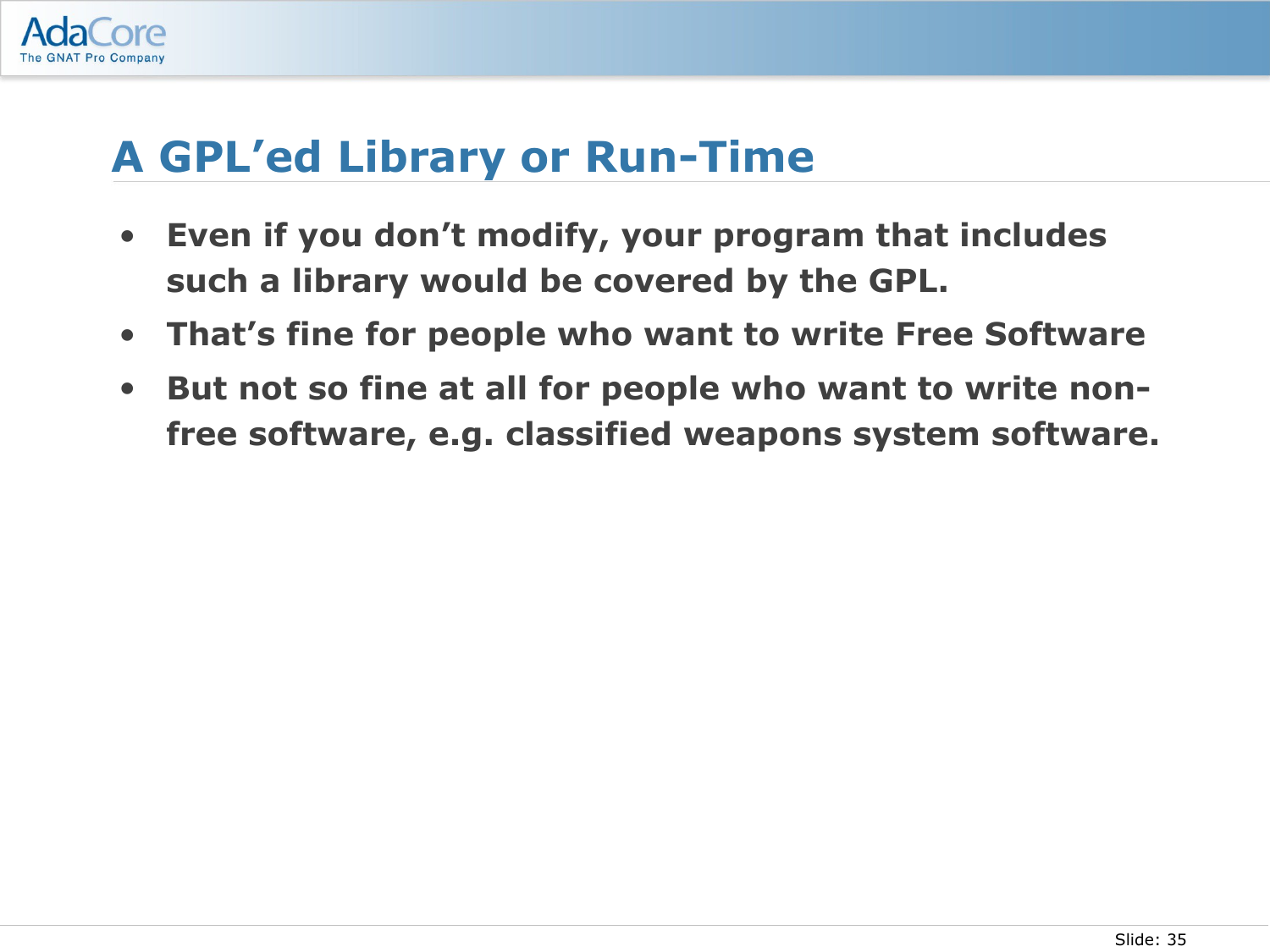

# **Worrying about Licenses**

- **Free Software and Proprietary Software share an important common truth:**
- **CHECK THE LICENSE!**
- **Make sure it is suitable for your use**
- **A GPL'ed library (e.g. CYGWIN from Redhat) is not suitable for use in non-free software.**
- **So you need to look elsewhere (e.g. Redhat sells a separate version of CYGWIN with different more suitable licensing).**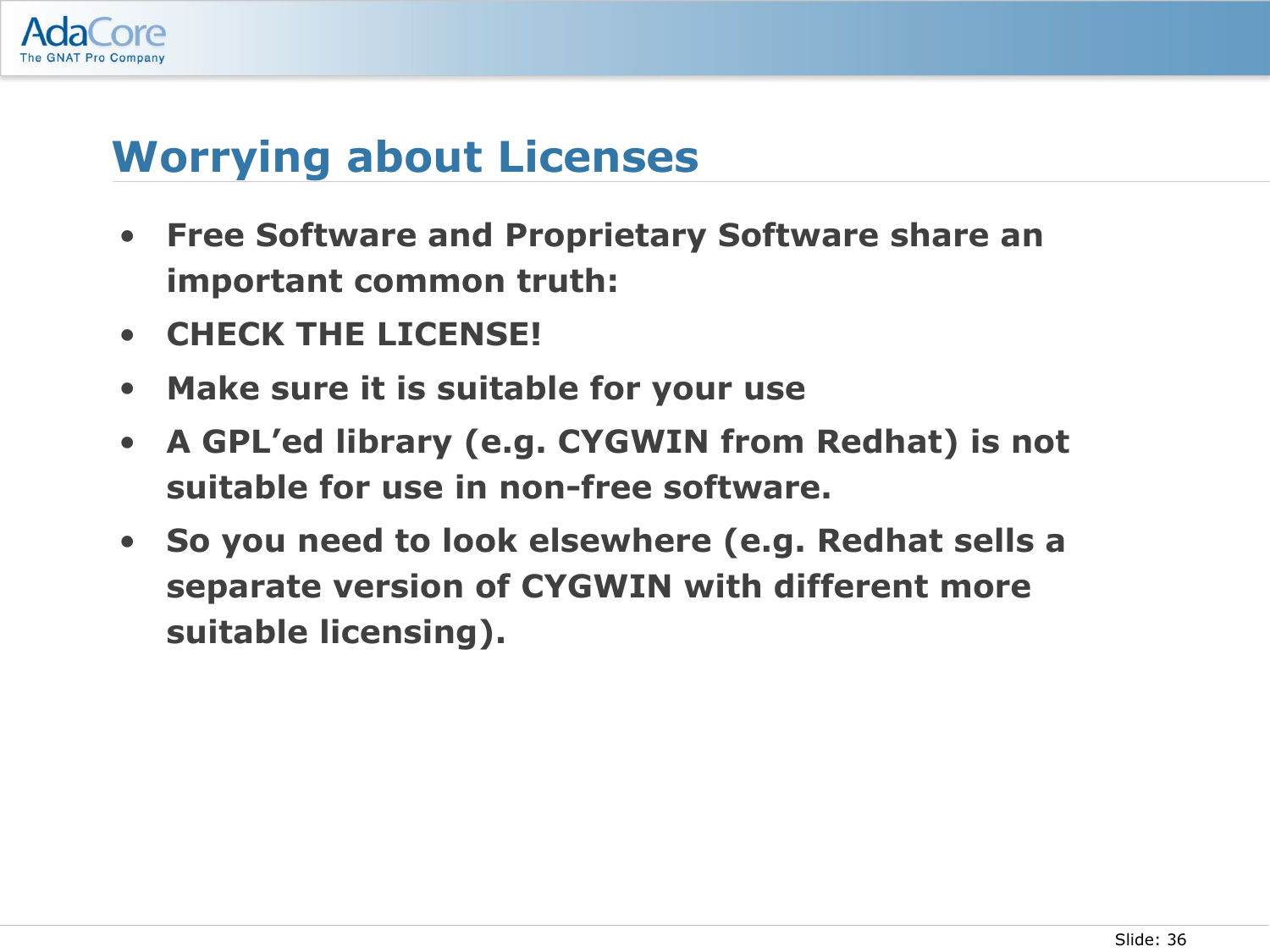

## **What About the AdaCore License?**

- **We know our compiler and tools are going to be used in non-free-software contexts.**
- **After all a great deal of the Ada business is in defense systems for example.**
- **So we make very sure that our licensing is appropriate for this use.**
- **And we provide a simple and clear license statement as part of the product that guarantees that this is the case.**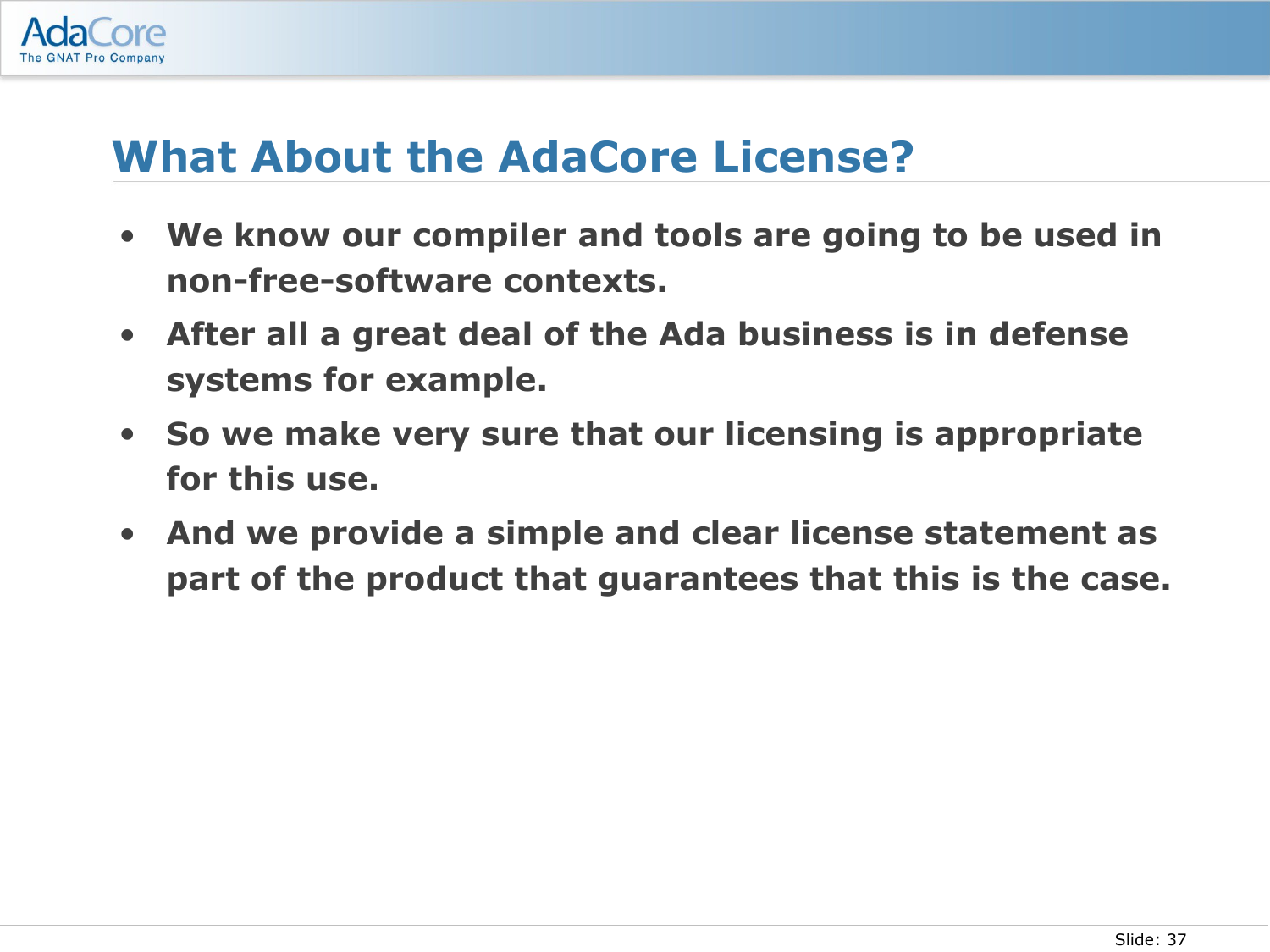

# **The GPL and the GMGPL**

- **The GMGPL is used in GNAT for ALL components which might be included in your program:**
	- Run Time Library
	- General use libraries
	- Generic code you need to instantiation
- **The GMGPL specifically allows you to incorporate this in your program without any effect on the IPR status. The program can be proprietary, classified etc completely at your discretion.**
- **CHECK THE LICENSE!**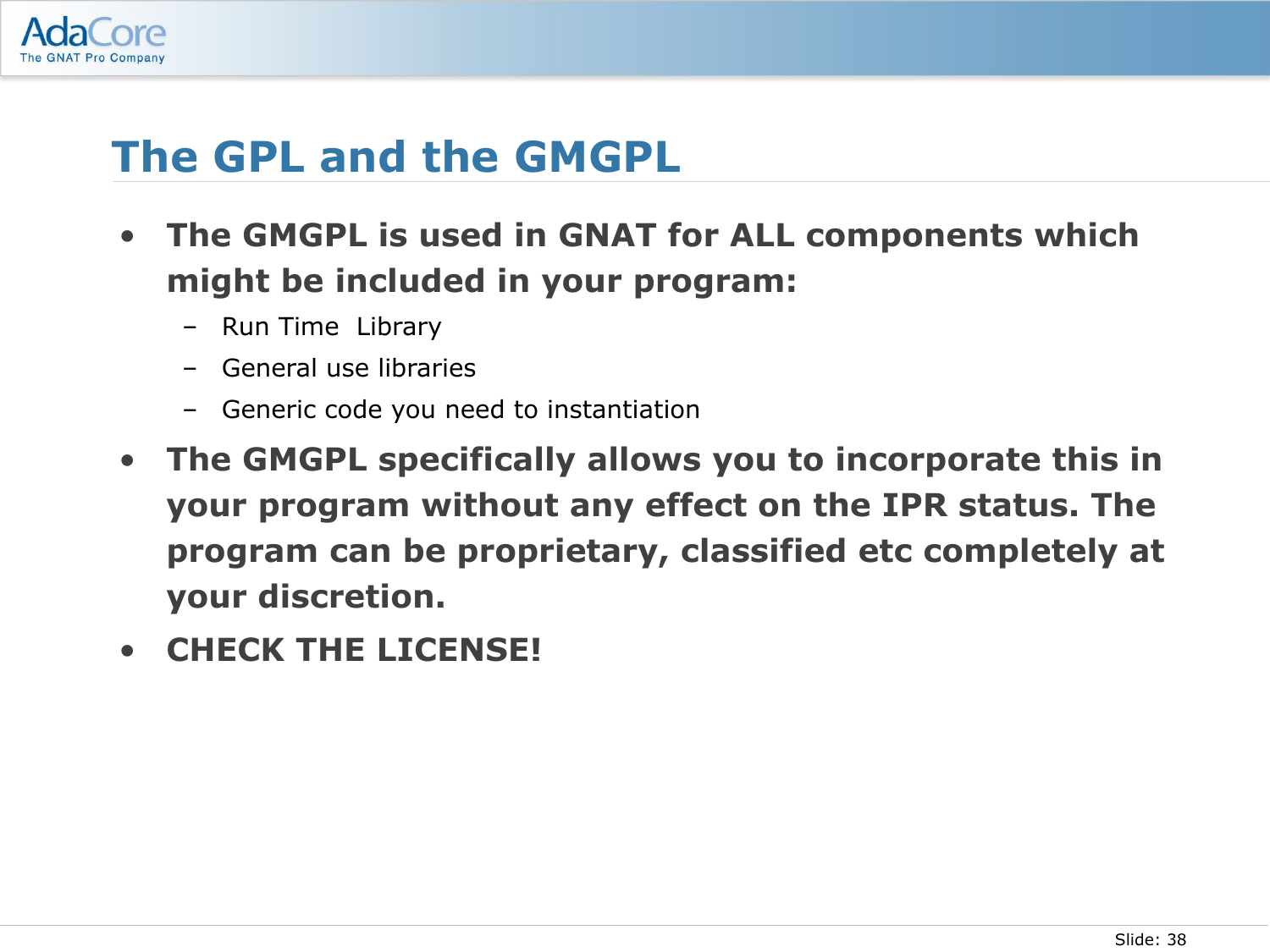

## **FLOSS Dangers**

- **Automatic loss of IP, forced source distribution NOT!**
- **Use of unsupported and unreliable software**
- **Improper inclusion of GPL software in products**
- **Risks in distributing GPL software**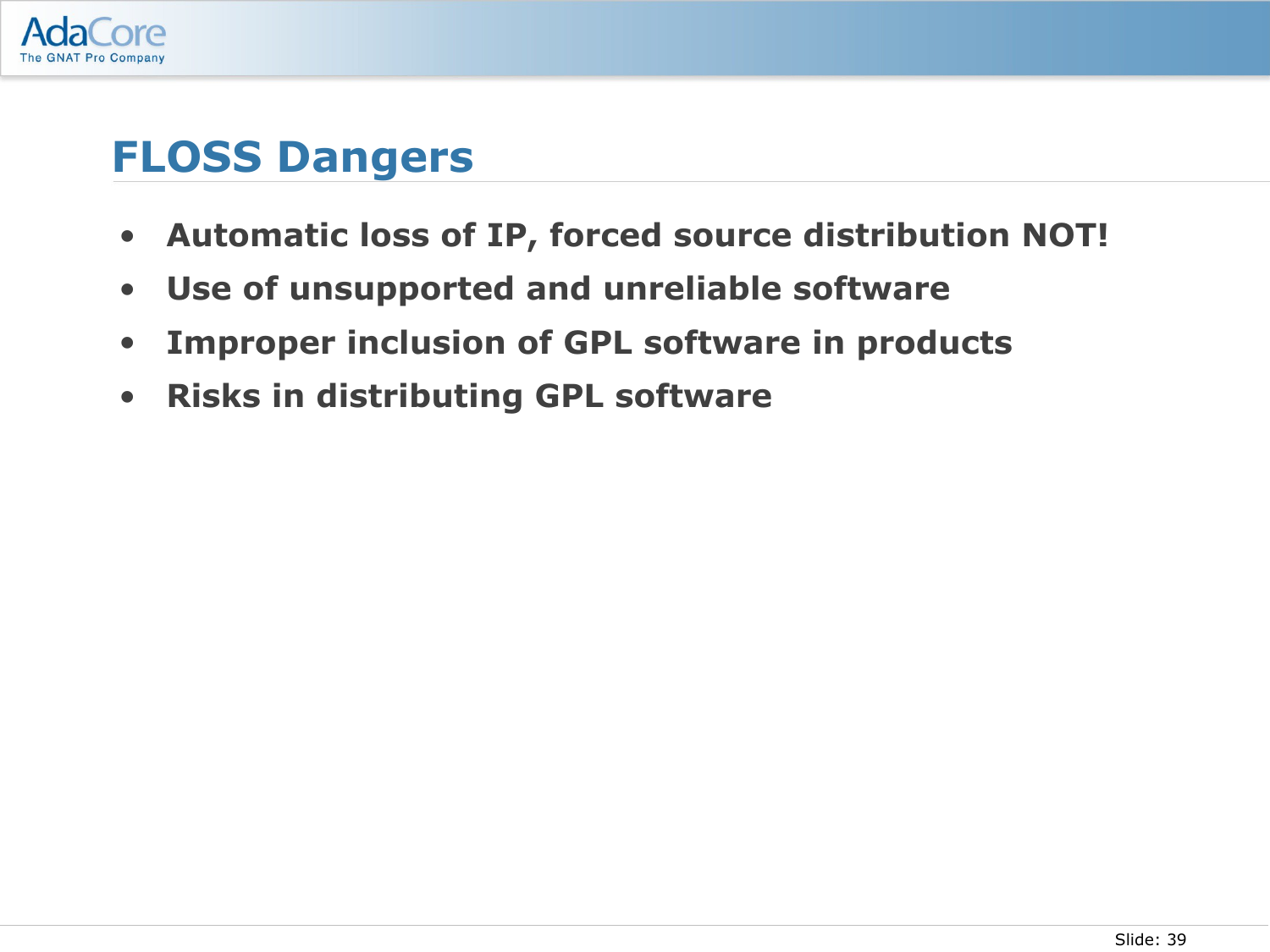

# **Automatic Loss of IP NOT!**

- **If I include GPL software deliberately or accidentally, won't I be forced to distribute my sources under the GPL?**
- **ABSOLUTELY NOT!**
- **You can offer a GPL to someone if you wish, but it can never happen automatically.**
- **If you include GPL software in proprietary products, it is likely a copyright infringement just as it would be if you included Microsoft propietary software.**
- **You may be subject to statutory and damage penalties**
- **You will have to cure the situation, usually by removing the offending software**
- **With the GPL, you** *may***, but are not** *required***, to cure the situation by changing your licensing to the GPL.**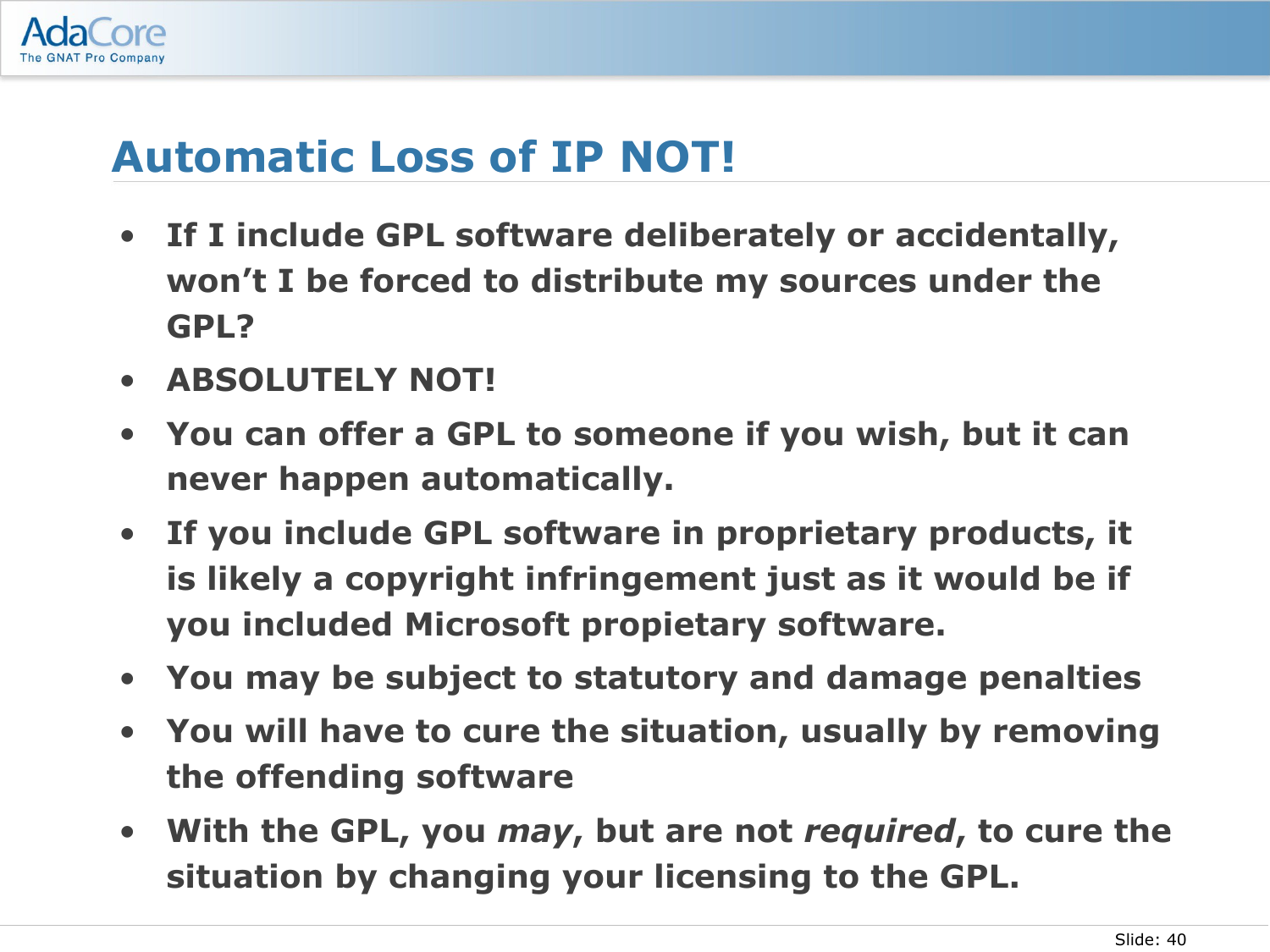

# **Forced Distribution of Sources**

- **This can** *NEVER* **occur**
- **As per the previous slide, the GPL gives you an option to cure a copyright infringement not available with proprietary source.**
- **You may** *at your choice and discretion* **change your licensing to the GPL and distribute your sources.**
- **But you do not have to exercise this option, and almost certainly in typical situations of proprietary or classified software distribution, you will not exercise this option.**
- **So the GPL doesn't offer an advantage in practice, but it's also not the case that the GPL has any disadvantages here. You are no worse off than you would be with proprietary licenses.**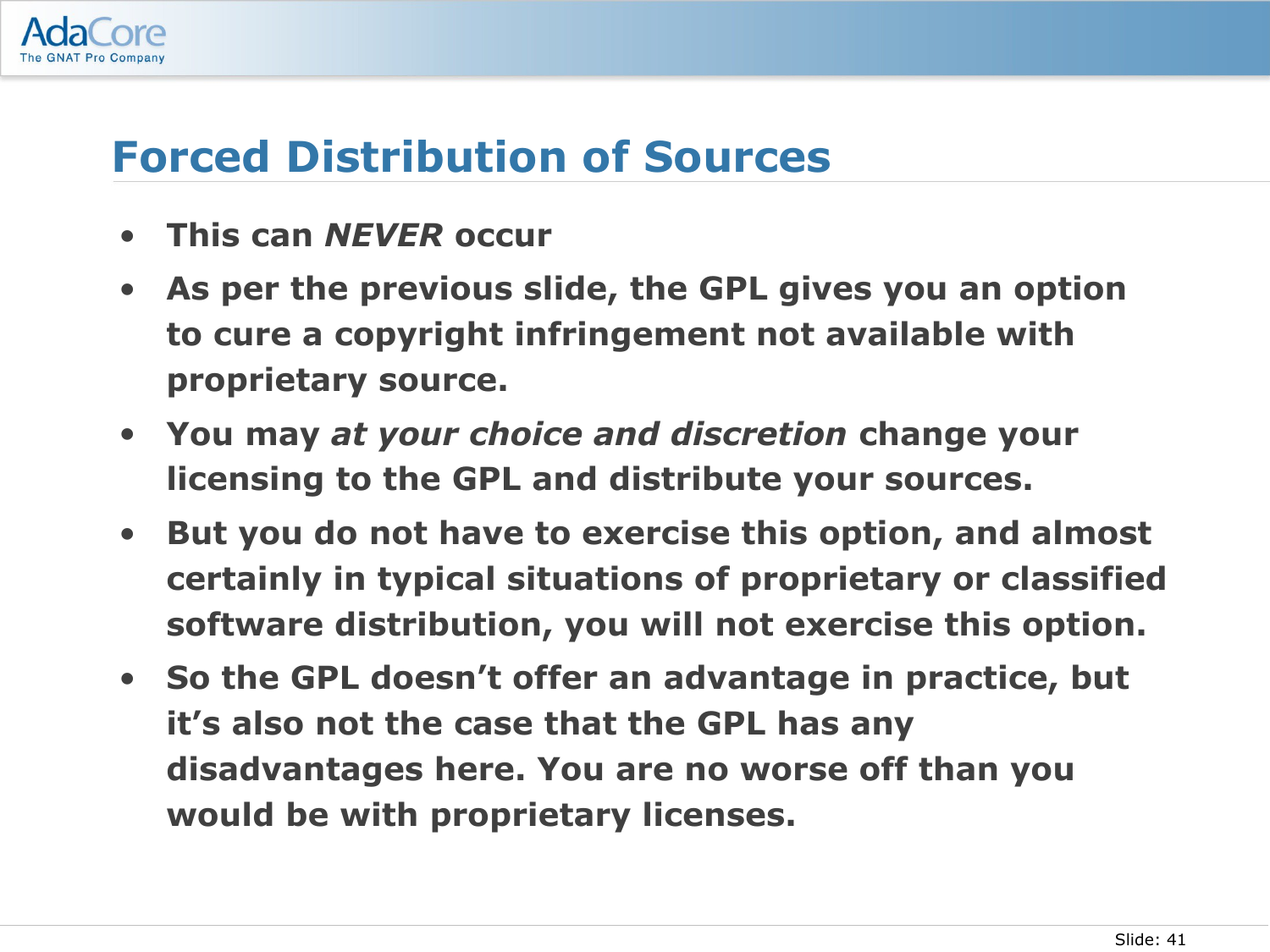

# **Use of unsupported and unreliable software**

- **To many, open source is synonymous with stuff you can download free from the internet.**
- **Such software is often of dubious provenance, and comes with no support.**
- **And you have no guarantee of correct licensing (headers in files have no legal significance)**
- **There is no/miinimal warranty, who's there anyway?.**
- **And fitness for purpose, reliability etc are unguaranteed**
- **All in all, not the sort of stuff you want around?**
- **This is a matter of internal policy. Many companies have policies that severely restrict or control downloading of unsupported software. Such policies are reasonable and often advisable. Some companies allow FLOSS only if it is commercial and fully supported.**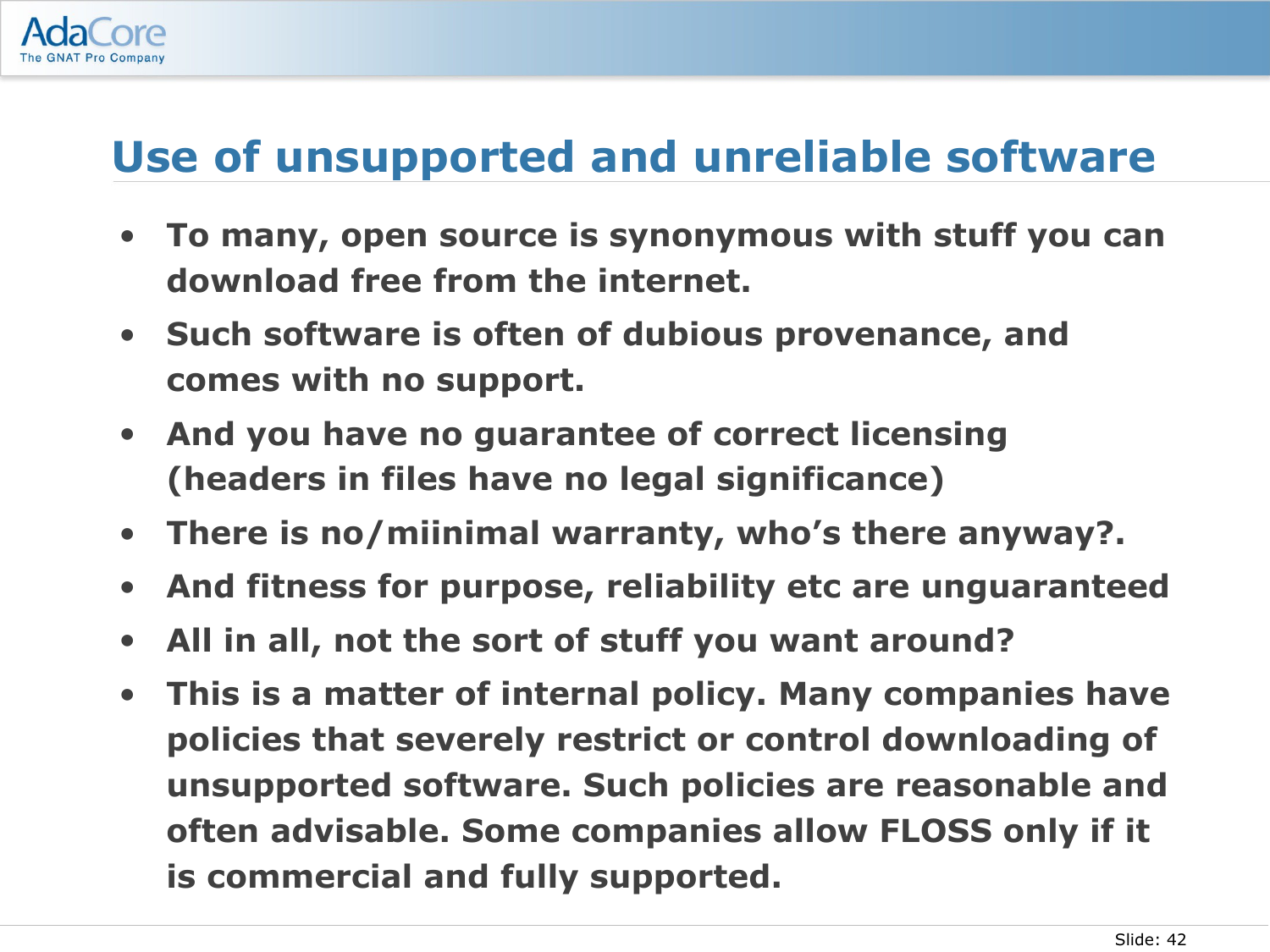

# **Improper inclusion of GPL software**

- **To uneducated programmers, the free in Free Software sounds like they are free to do anything they want.**
- **Even though they know they should not include proprietary software from Oracle, Microsoft etc in distributed products, they think it is fine to include "free" software.**
- **They are wrong, and this mistake can lead to costly and embarrassing copyright violations.**
- **An important task is to educate programmers at all levels to understand that they need to regard all software as potentially restricted and copyrighted.**
- **Software should only be copied from other sources after very careful checking of the licensing conditions (and remember headers on files mean nothing!)**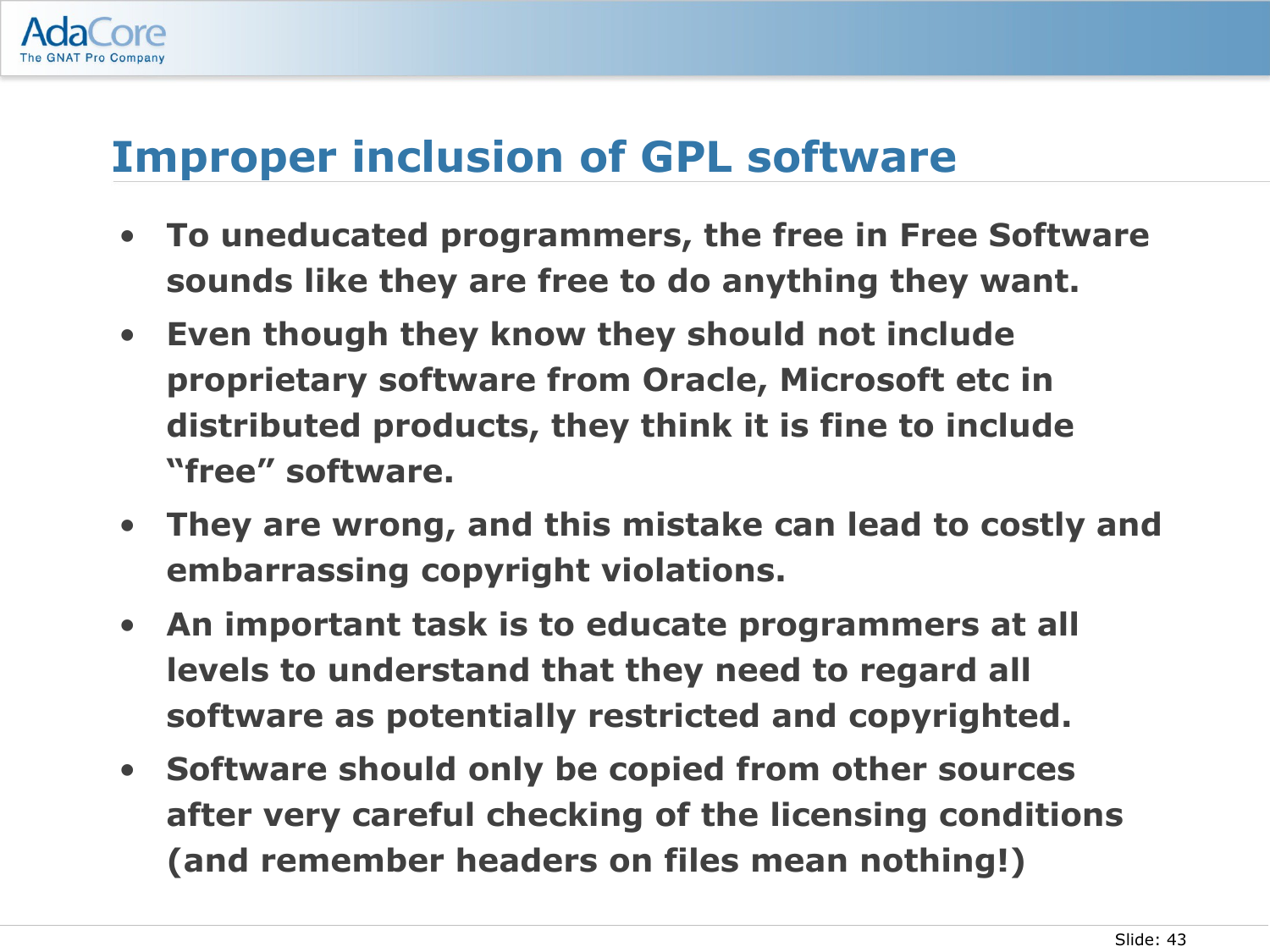

# **Risks in distributing GPL software**

- **You are allowed to redistribute GPL'ed software provided you follow the rules (include sources etc)**
- **But just because a license allows you to do something does not mean you have to do it.**
- **And just because a license allows you to do something does not mean it is a good idea.**
- **Distributing other people's software is potentially risky. You can acquire legal liabilities that you definitely do not want.**
- **You wouldn't consider routine redistribution of Microsoft software.**
- **So why consider redistributing FLOSS?**
- **It's probably a bad idea, and most likely, you should have a policy preventing it.**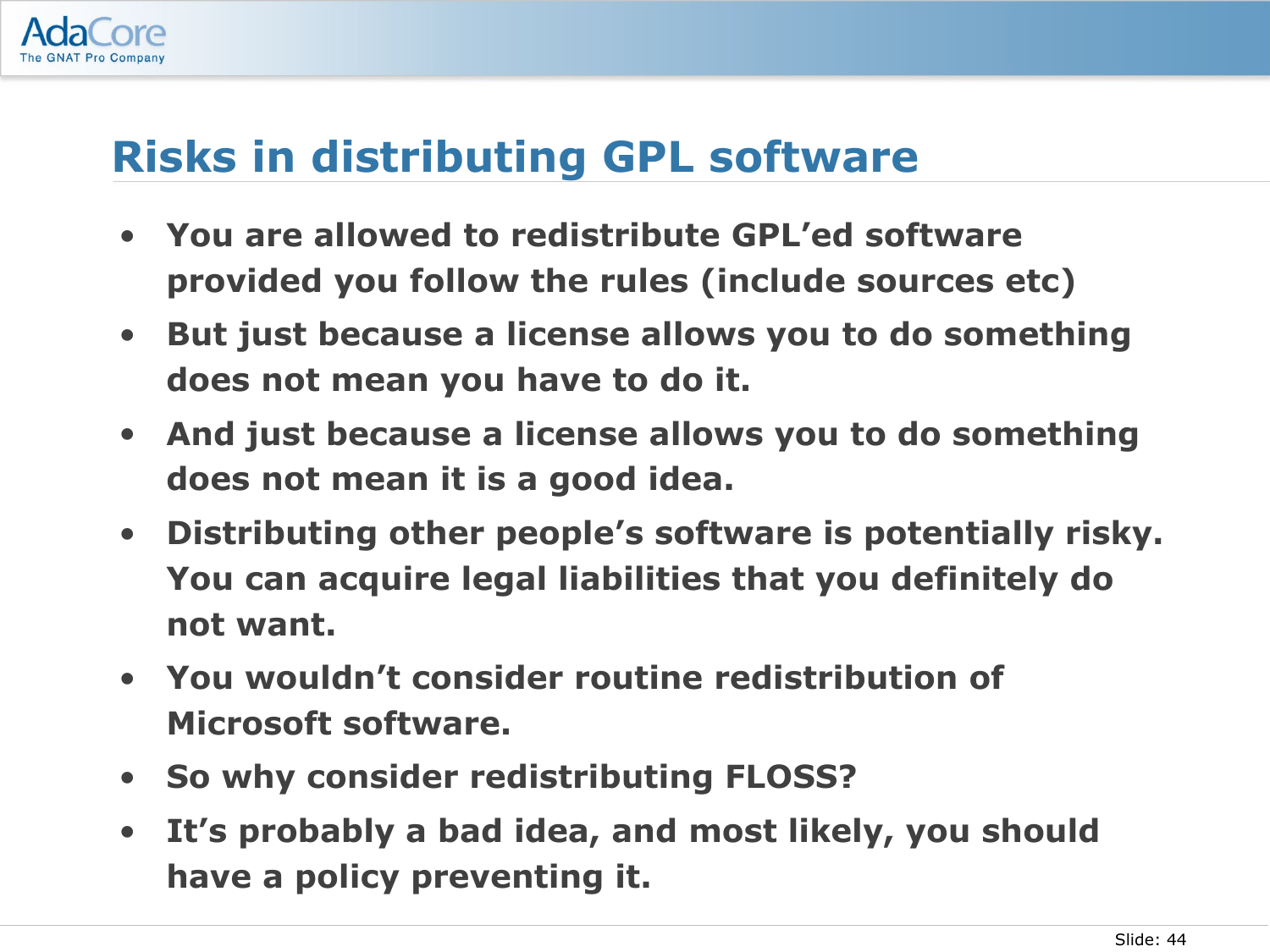

### **Warranties**

- **Basically the issue of warranties is completely orthogonal with FLOSS vs propietary licensing.**
- **There can be FLOSS with extensive warranties, or proprietary software with minimal warranties (most mass market software).**
- **Standard freely downloaded software under the GPL has minimal warranties, and the GPL specifically disclaims warranties. But companies are free to provide warranties if they choose to.**
- **As with any acquisition, you need to read licensing and warranty documents carefully and make sure they are suitable for your needs.**
- **Commercial FLOSS typically has stronger warranties than freely downloaded stuff, but the industry is not in general in the business of strong warranties.**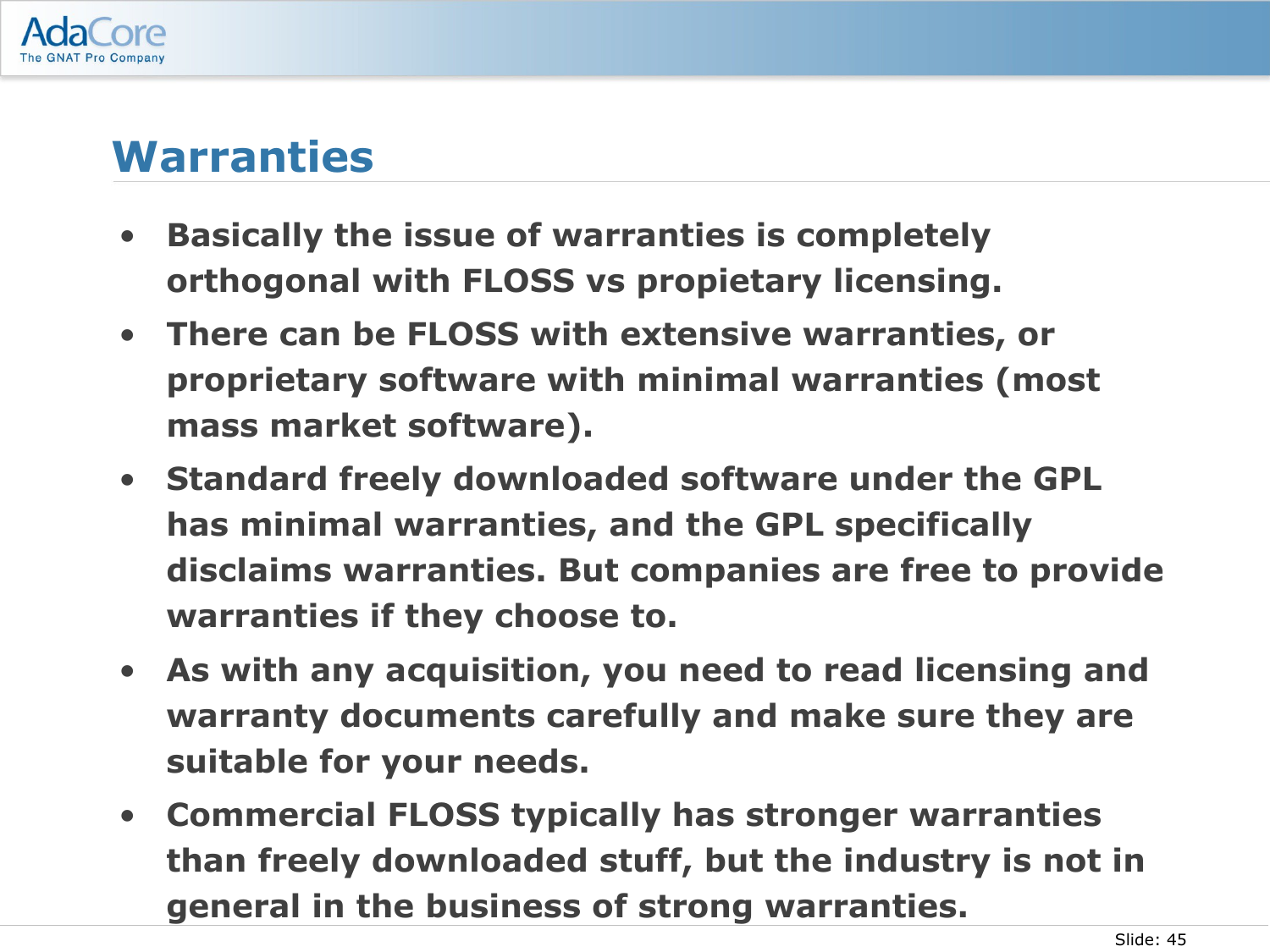

# **FLOSS - Conclusion**

#### • **FLOSS licenses like the GPL give you many rights**

- Modify the program
- Redistribute modifications
- Include software in your products if you redistribute using the GPL
- Redistribute original program
- **But just because the license gives you freedoms does not mean you have to take advantage of them.**
	- It is perfectly permissible for a company to have restrictive policies
	- That restrict or entirely prevent the exercise of some of these freedoms.
	- The GPL does not stop you from doing that!

#### • **Education is important**

- There is lots of confusion when it comes to FLOSS
- Not surprising when big companies (Microsoft, GHS, SCO etc) have an interest in promoting that confusion.
- FLOSS is in wide use (particularly GNU/Linux), and it's important to fully educate your technical staff on limitations, policies, appropriate use etc.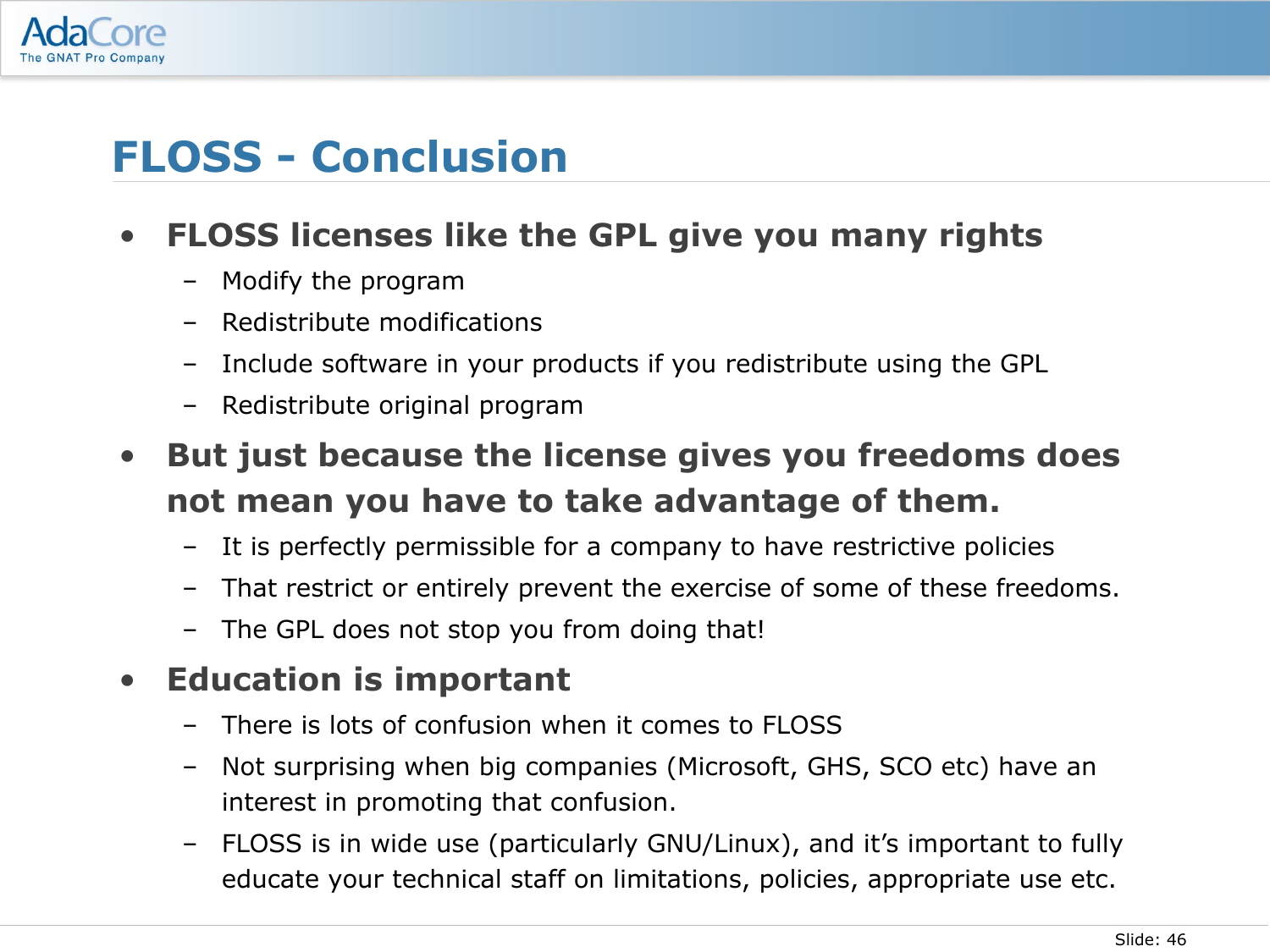

## **Bottom Line**

- **AdaCore is a successful commercial company that shows that FLOSS can work in a commercial setting.**
- **People keep asking us how we make a living. Answer is we do it the same way any other software company does, by selling high quality software at a reasonable price.**
- **But couldn't people redistribute all your stuff**
	- They could, but they don't in practice, why would they
	- Even if they did, it would not come with our guarantees and support
	- So that in practice is not an issue